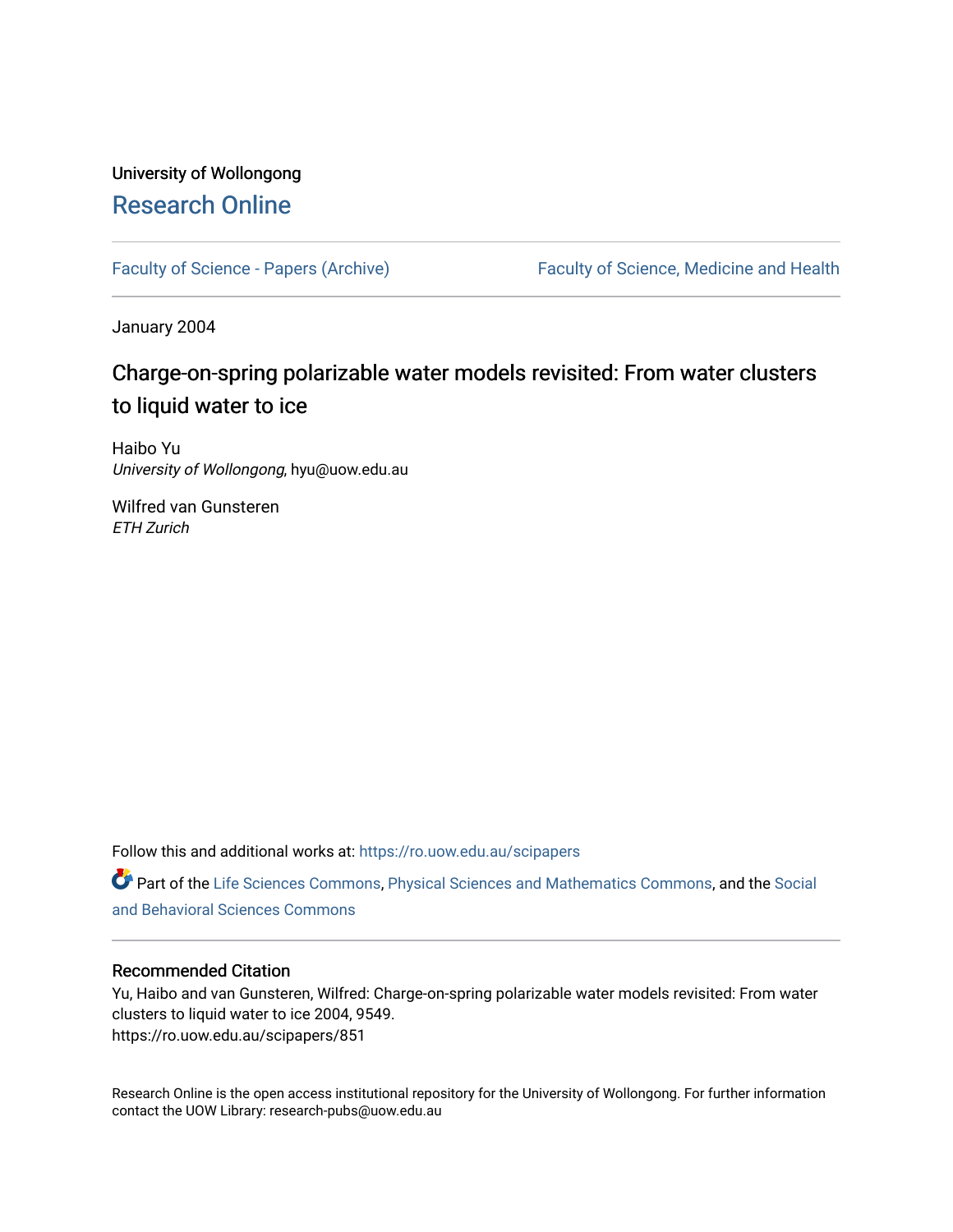## Charge-on-spring polarizable water models revisited: From water clusters to liquid water to ice

### Abstract

The properties of two improved versions of charge-on-spring �COS� polarizable water models (COS/G2 and COS/G3) that explicitly include nonadditive polarization effects are reported. In COS models, the polarization is represented via a self-consistently induced dipole moment consisting of a pair of separated charges. A previous polarizable water model (COS/B2), upon which the improved versions are based, was developed by Yu, Hansson, and van Gunsteren  $\bigcirc$ J. Chem. Phys. 118, 221  $\bigcirc$ 2003 $\bigcirc$  $\bigcirc$ . To improve the COS/B2 model, which overestimated the dielectric permittivity, one additional virtual atomic site was used to reproduce the water monomer quadrupole moments besides the water monomer dipole moment in the gas phase. The molecular polarizability, residing on the virtual atomic site, and Lennard-Jones parameters for oxygen-oxygen interactions were varied to reproduce the experimental values for the heat of vaporization and the density of liquid water at room temperature and pressure. The improved models were used to study the properties of liquid water at various thermodynamic states as well as gaseous water clusters and ice. Overall, good agreement is obtained between simulated properties and those derived from experiments and ab initio calculations. The COS/G2 and COS/G3 models may serve as simple, classical, rigid, polarizable water models for the study of organic solutes and biopolymers. Due to its simplicity, COS type of polarization can straightforwardly be used to introduce explicit polarization into (bio)molecular force fields.

### Keywords

water, models, ice, liquid, charge, clusters, spring, revisited, polarizable, CMMB

### **Disciplines**

Life Sciences | Physical Sciences and Mathematics | Social and Behavioral Sciences

### Publication Details

Yu, H. & van Gunsteren, W. (2004). Charge-on-spring polarizable water models revisited: From water clusters to liquid water to ice. Journal of Chemical Physics, 121 (19), 9549.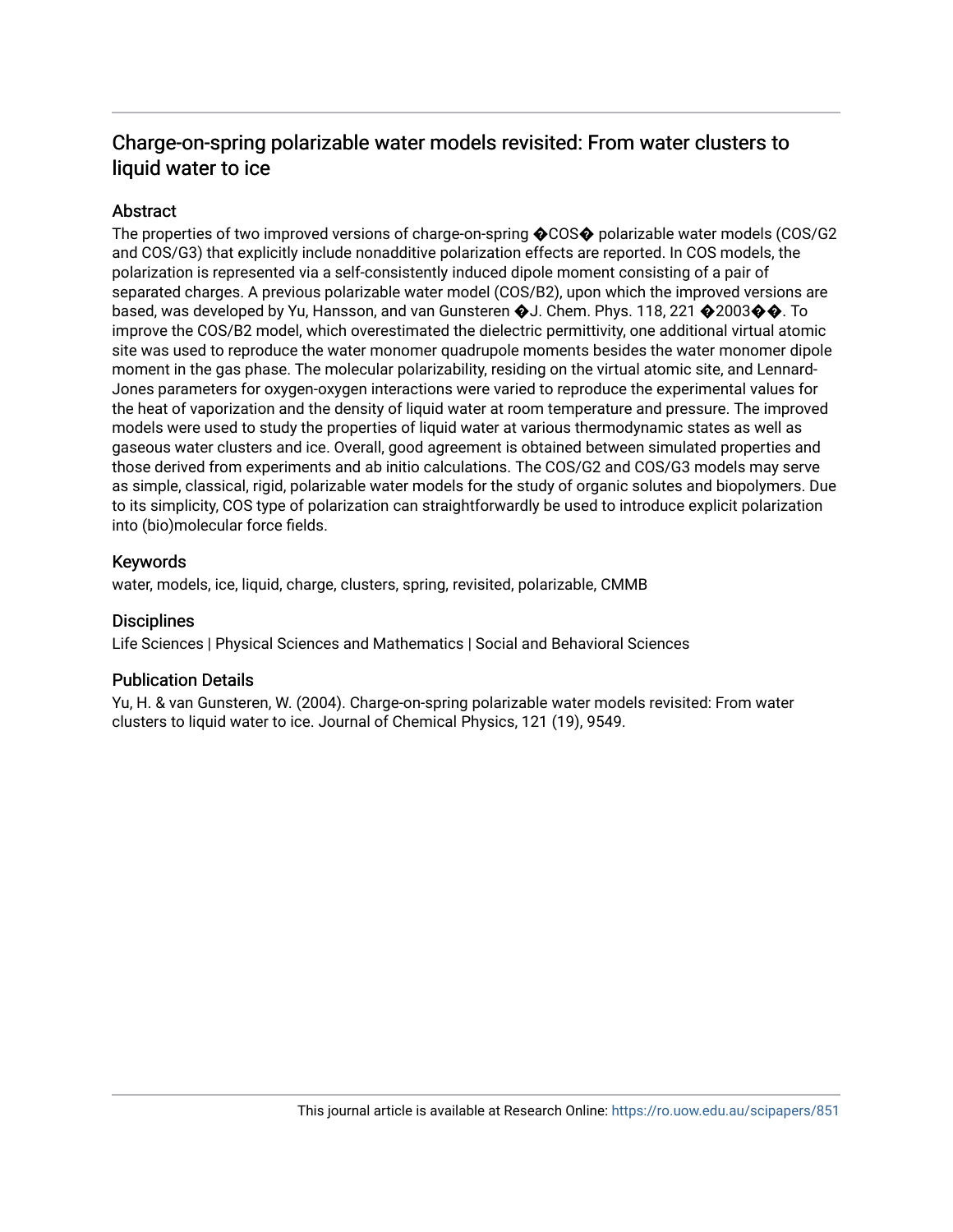### **Charge-on-spring polarizable water models revisited: From water clusters to liquid water to ice**

Haibo Yu and Wilfred F. van Gunsteren\*

Laboratory of Physical Chemistry, Swiss Federal Institute of Technology Zurich, ETH Hönggerberg, *8093 Zu¨rich, Switzerland*

 $(Received 15 June 2004; accepted 18 August 2004)$ 

The properties of two improved versions of charge-on-spring (COS) polarizable water models (COS/G2 and COS/G3) that explicitly include nonadditive polarization effects are reported. In COS models, the polarization is represented via a self-consistently induced dipole moment consisting of a pair of separated charges. A previous polarizable water model (COS/B2), upon which the improved versions are based, was developed by Yu, Hansson, and van Gunsteren [J. Chem. Phys. **118**, 221 (2003)]. To improve the COS/B2 model, which overestimated the dielectric permittivity, one additional virtual atomic site was used to reproduce the water monomer quadrupole moments besides the water monomer dipole moment in the gas phase. The molecular polarizability, residing on the virtual atomic site, and Lennard-Jones parameters for oxygen-oxygen interactions were varied to reproduce the experimental values for the heat of vaporization and the density of liquid water at room temperature and pressure. The improved models were used to study the properties of liquid water at various thermodynamic states as well as gaseous water clusters and ice. Overall, good agreement is obtained between simulated properties and those derived from experiments and *ab initio* calculations. The COS/G2 and COS/G3 models may serve as simple, classical, rigid, polarizable water models for the study of organic solutes and biopolymers. Due to its simplicity, COS type of polarization can straightforwardly be used to introduce explicit polarization into (bio)molecular force fields. © 2004 American Institute of Physics.  $[DOI: 10.1063/1.1805516]$ 

#### **I. INTRODUCTION**

Because of its biological importance and anomalous physical properties, water is by far the compound most studied with computer simulation. To obtain a molecular level understanding of physical and chemical phenomena of water, $<sup>1</sup>$  an accurate interaction potential model is essential,</sup> and much effort has been directed towards the formulation of accurate models for water. Overviews of the historic development of water models have recently been presented by Wallqvist and Mountain,<sup>2</sup> Finney,<sup>3</sup> and Guillot.<sup>4</sup> Most  $(bio)$ molecular force fields,<sup>5</sup> such as AMBER/PARM94,<sup>6</sup> CHARMM27,<sup>7</sup> GROMOS 45A3,<sup>8,9</sup> and OPLS/AA,<sup>10</sup> used in computer simulations make use of simple pairwise potentials and include electronic many-body effects implicitly. Empirical  $(including\ rigid\ or\ flexible)$  water models<sup>2</sup> employed in (bio)molecular simulations, such as  $ST2$ ,<sup>11</sup> SPC,<sup>12</sup> TIP3P, TIP4P,<sup>13</sup> SPC/E,<sup>14</sup> F3C,<sup>15</sup> TIP5P,<sup>16,17</sup> SPC/A,<sup>18</sup> SPC/L,<sup>18,19</sup> and SPC/S,<sup>20</sup> have provided considerable insights into the molecular origin of the unique behavior of water in various phases and its role as (bio)molecular solvent. These models use fixed partial charges and include many-body induced polarization in the condensed phase in an average, mean-field manner. The dipole moments of the various empirical water models are generally larger than the gas phase dipole  $(1.85$ 

D)  $(Ref. 21)$  and vary between 2.1 D and 2.4 D  $(Ref. 4)$   $[e.g.,$ 2.27 D for  $SPC$ ,<sup>12</sup> 2.35 D for TIP3P (Ref. 13)], in order to implicitly include polarization effects in liquid water. These models were usually parametrized to reproduce the experimental values for the heat of vaporization and density at ambient conditions. As a result, these nonpolarizable water models provide good descriptions of homogeneous bulk water. However, it is widely recognized that the use of fixed partial charges inhibits proper modeling of the molecular response to the molecular environment, especially for gas phase clusters, nonpolar solutes in polar solvents, and hydrogen-bonded liquids.<sup>5,22–24</sup> For example, the binding energy of a water dimer in the gas phase is overestimated by more than  $20\%$  in the SPC model.<sup>12,25</sup> In addition, water molecules in biomolecular systems encounter varying environments and the degree of polarization of individual water molecules will vary widely across a biomolecular system. The properties of water molecules in different environments are not properly modeled by nonpolarizable water models.

In response to this concern, a large number of polarizable water models has been developed, since the pioneering work by Vesely  $(1977),^{26}$  Stillinger and David  $(1978),^{27}$  Barnes *et al.*  $(1979)$ ,<sup>28</sup> and Warshel  $(1979)$ <sup>29</sup> more than 20 years ago. In literature, mainly three approaches have been explored to develop polarizable water models in the framework of classic mechanics: polarizable point dipole (PD), fluctuation charge  $(FQ)$ , or Drude oscillator  $(DO)$  methods.<sup>25,30-62</sup> Polarizable water models have had considerable success in

<sup>\*</sup>Author to whom correspondence should be addressed. Fax: 0041-1-632 1039; Electronic mail: wfvgn@igc.phys.chem.ethz.ch, igc-sec@ igc.phys.chem.ethz.ch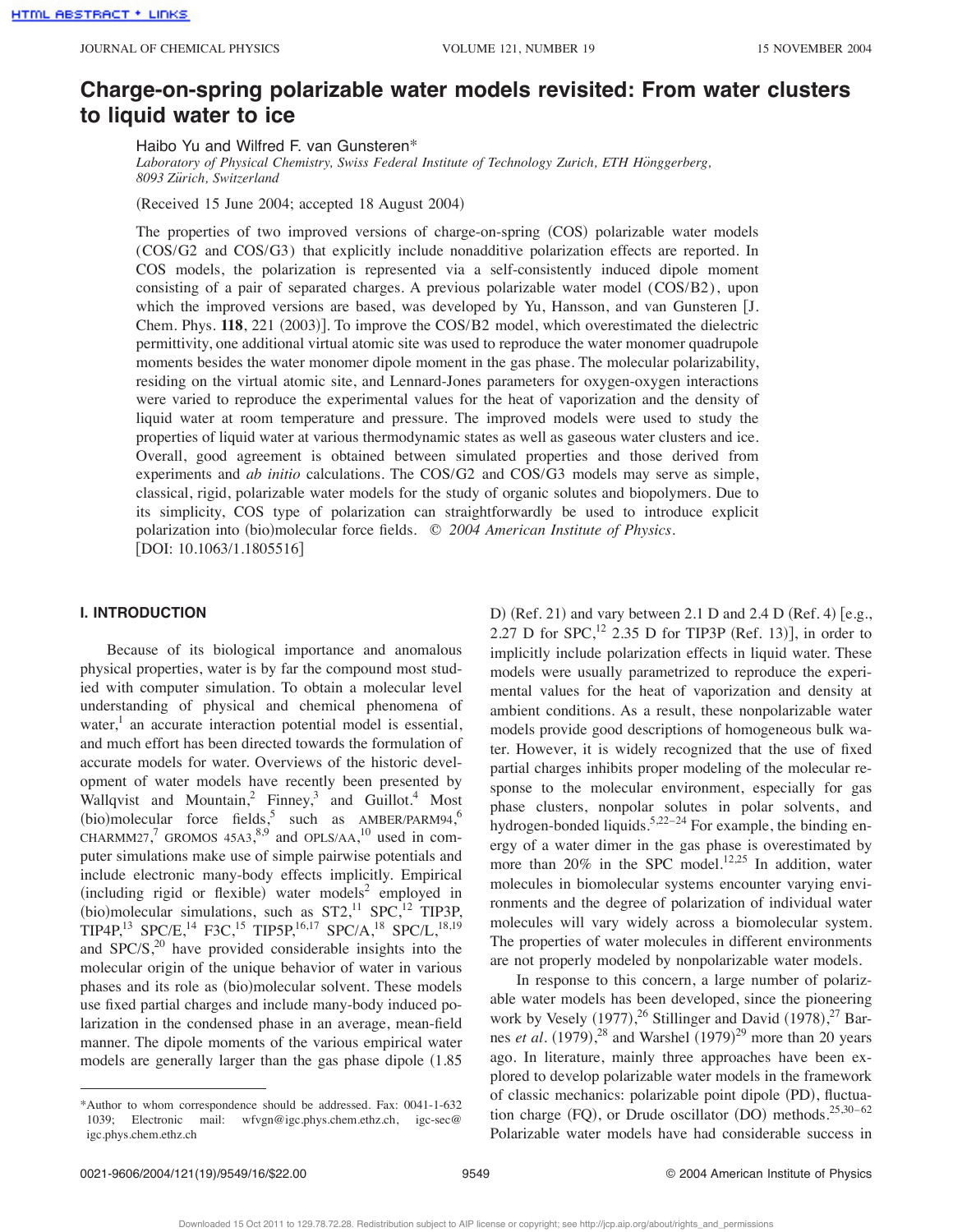extending the thermodynamic range of applicability of the water potential. Using these models heterogeneities and anisotropies near solid or gaseous interfaces, near ions or near biomolecules are more accurately described compared to when using nonpolarizable water models. $24$  As early as 1977, the PD method has been used by Vesely $^{26}$  to develop polarizable models in which an induceable point dipole is placed on every polarizable center. Although being less successful in reproducing the dielectric permittivity of liquid water, the PD method correctly describes the polarizability effects in a variety of systems.<sup>23</sup> The main disadvantage of this method is the complex evaluation of dipole-dipole interactions and forces. In the FQ scheme, originating from the charge equilibration method, $39$  the partial charges are dynamically varied in dependence of the local environment with the constraint of neutrality. As applied to water,  $42$  this model, though highly efficient, has the disadvantage that the polarizability is confined to the molecular plane, whereas experimentally the polarizability is nearly isotropic.<sup>63</sup> To overcome this drawback, combined PD and FQ models have been described.<sup>53</sup> The DO method<sup>64</sup> uses a harmonic restraining potential energy function to tether a mobile point charge of a fixed size to a particular interaction site. The DO method is essentially identical to the so-called shell model, which is often used in simulations of the solid state,  $65$  and both names are used in the literature.<sup>24</sup> One of the great practical advantages of the DO model is that all electrostatic interactions are point charge interactions. Thus it can very straightforwardly be combined with various methods of treating long-range interactions. $66 - 72$ 

Recently, we reported a simple, rigid, self-consistent polarizable water model (COS/B2) (Ref. 25) that was developed based on the charge-on-spring  $(COS)$  method.<sup>35</sup> In the COS approach, originating from the DO model, the induced dipole moment is represented by a pair of separated charges of fixed size. Their distance determines the induced dipole moment and only the first-order linear polarization effect is taken into account. $24$  In the COS/B2 model one of the two charges resides on the oxygen atom and the displacement of the other charge (polarization charge) with respect to oxygen is determined in a combined predictive and iterative way, according to Eq.  $(2)$  in Ref. 25. The condensed phase properties of the COS/B2 model are in reasonable accord with experimental data.<sup>25</sup> The heat of vaporization, density, and dynamic properties of liquid water are well reproduced. Since the COS/B2 model was parametrized against the water properties in the liquid phase rather than those in the gas phase, the COS/B2 model has a dipole moment of 2.07 D, intermediate between the experimental gas phase dipole moment  $(1.85 \text{ D})$   $(Ref. 21)$  and those of nonpolarizable water models and it fails to reproduce the proper optimal gas phase dimer structure, especially regarding the relative orientation of the two water monomers. In the liquid phase, the COS/B2 model does not show a pronounced structure beyond the first solvation shell in the oxygen-oxygen radial distribution function (RDF), which may relate to the fact that the COS/B2 model yields a less tetrahedrallike minimum-energy structure for the water dimer. Worst of all, the COS/B2 model overestimates the dielectric permittivity by 50%  $[\epsilon(0) = 122]$ , with an average molecular dipole moment of 2.62 D in the liquid phase at ambient conditions.

Sticking to the COS approach and in the framework of molecular mechanics, there are basically four possible ways to improve the COS/B2 model. First, Caldwell *et al.*<sup>36</sup> reported that the use of atom-centered polarizabilities rather than a molecular one appeared to lead to an improvement in their studies of liquids and ionic solutions. However, use of atom-centered polarizabilities instead of a molecular one will almost double the number of interaction sites in the model, which makes the computation rather expensive. Second, one may introduce molecular flexibility which has a sizeable effect on the properties of liquid water.15,55,73–77 However, it has been shown that flexible water models are not superior to their rigid counterparts because of the difficulty to properly model the inherent quantum nature of stretching and bending vibrations in a classical way.<sup>73</sup> Third, one may introduce fixed point multipoles in addition to the monopole charges present at the atoms.59,78 This would allow one to simultaneously reproduce both the dipole moment and the quadrupole moments of a water molecule.<sup>36</sup> This is not possible within an atom-centered three-point charge model. It has been noticed that using an atom-centered three-point charge model, in the liquid phase the oxygen-oxygen RDF shows little structure beyond the first peak,  $25,46$  which indicates that those types of models are not able to fully describe the tetrahedrallike water structure. In recent work by Ren and Ponder,<sup>59</sup> high-order point multipoles besides (monopole) partial charges were used to improve the description of the quadrupole moments. However, in commonly used (bio)molecular force fields,  $5-10$  only partial (monopole) charges are used to model the electrostatic interactions, and the introduction of higher-order pointmultipoles would make the computation complex and expensive. Fourth, a correct reproduction of the molecular dipole and quadrupole can also be reached by adding off-atom sites as in the TIP4P model. $50,51,53,55-58$ This approach maintains the simplicity of the monopolemonopole interactions and at least partially the compatibility of the water model with current (bio)molecular force fields. Therefore, this approach is taken in this work. We will focus our effort on improving the performance of the COS water models by introducing a massless virtual-atom charge interaction site.

In the improved COS models, the polarization charge was kept at  $-8.0e$ , because it was shown in the previous paper<sup>25</sup> that the size of the polarization charge has fairly small effects on the properties of the COS water models, provided that the displacement of the polarization charge is small enough compared to the smallest nonbonded distance. The fixed partial charges on the hydrogen atoms and the position of the virtual atom site along the bisector of the HOH angle were chosen to reproduce both the molecular dipole and (approximately) quadrupole moments of the monomer in the gas phase. Keeping the simplicity of the models, a (one-center) molecular polarizability is used and the models are rigid. Our goal is to obtain a model with improved properties in the liquid phase compared to the nonpolarizable SPC water model and reasonable properties in the gas phase. The molecular polarizability and the oxygen-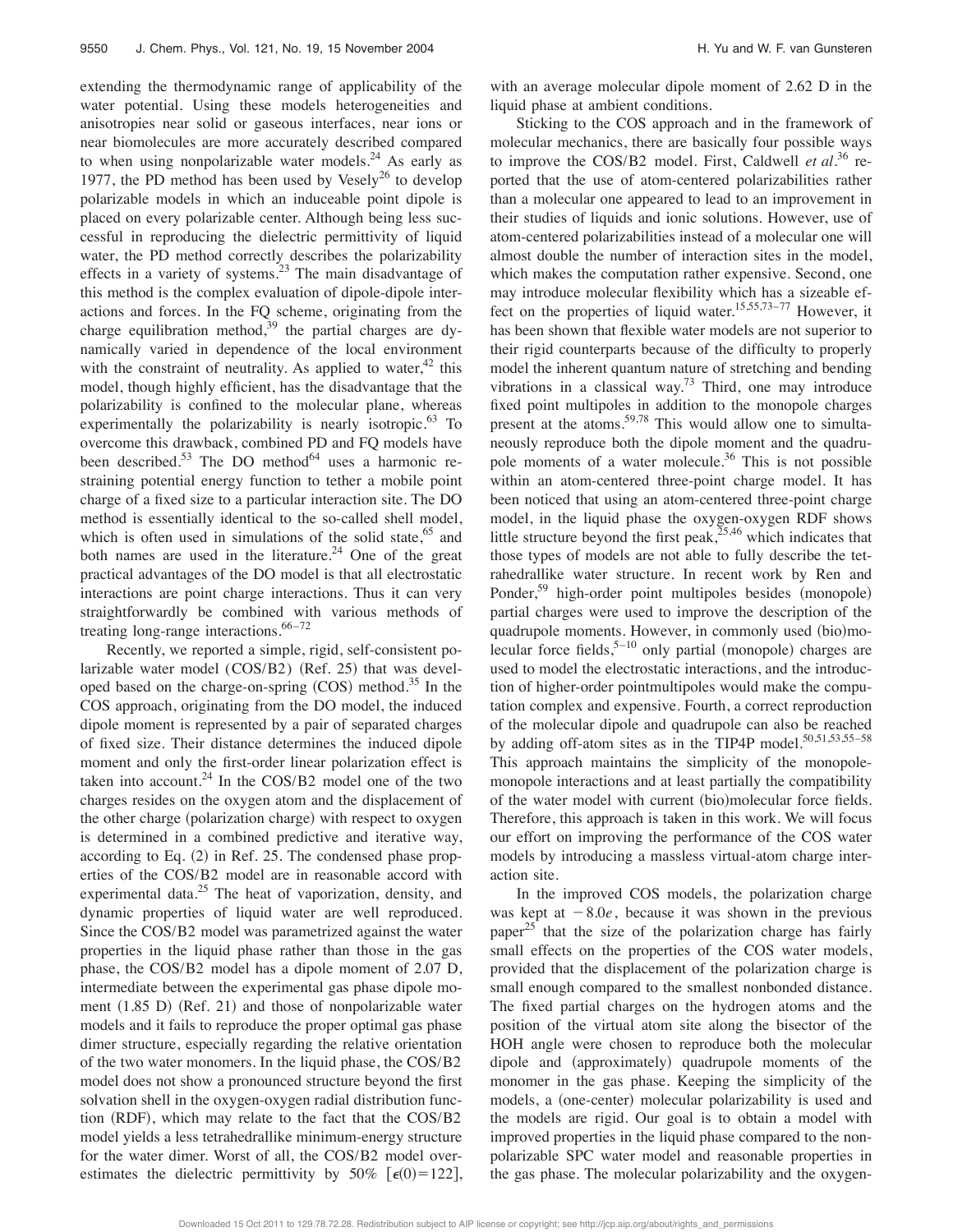

FIG. 1. Interaction sites and geometries of the COS/G2 and COS/G3 water models. The models consist of four Coulomb interaction sites located at the two hydrogen atoms, the virtual-atom site *M*, and the polarization charge, plus one van der Waals or Lennard-Jones site located at the oxygen atom. The HOH geometry is rigid while the polarization charge  $q_{pol}$  is connected by a spring to the *M* site which carries a charge  $q_M - q_{pol}$  with  $q_M$ =  $-2q_{\rm H}$ .

oxygen Lennard-Jones parameters were optimized to reproduce the heat of vaporization and density for liquid water at room temperature and pressure. Simulations of the improved water models over a wide range of temperatures and pressures in the liquid phase as well as of water clusters and ice were performed to further validate the range of applicability of the models.

This paper is organized as follows; Sec. II describes the method to develop the models and simulation details. Section III describes the results of the simulations, and Sec. IV presents conclusions and an outlook.

#### **II. METHODS**

#### **A. Developing the model**

As in the previous COS/B2 model, each water molecule has only one polarizable center. Different from the COS/B2 model, one additional virtual atomic center *M* was added at a fixed distance  $d_{OM}$  to the oxygen along the bisector of the HOH angle and the molecular polarizability resides on site *M* instead of at the oxygen atom  $(Fig. 1)$ . Construction of the virtual atom site and distribution of the forces on the massless virtual atom over the other atoms are performed according to Ref. 79. The position of  $M, r_M$ , is obtained according to Eq.  $(1)$ :

$$
\vec{r}_M = \vec{r}_O + \frac{\gamma}{2} (\vec{r}_{H_1O} + \vec{r}_{H_2O})
$$
\n(1)

where  $\vec{r}_{\text{H}_1\text{O}} = \vec{r}_{\text{H}_1} - \vec{r}_{\text{O}}$ ,  $\vec{r}_{\text{H}_2\text{O}} = \vec{r}_{\text{H}_2} - \vec{r}_{\text{O}}$ ,  $\vec{r}_{\text{O}}$  is the position of the oxygen atom,  $\vec{r}_{\text{H}_1}$  and  $\vec{r}_{\text{H}_2}$  are the positions of the hydrogen atoms, and  $\gamma$  is a constant, which determines  $d_{OM}$  as a function of  $d_{OH}$ , the oxygen-hydrogen distance, and the HOH angle. The addition of the massless *M* site with the constraint applied  $[Eq. (1)]$  does not introduce any extra degrees of freedom into the molecule in the calculation of the

TABLE I. Parameters of the SPC, COS/B2, COS/G2, and COS/G3 water models.  $d_{OH}$ : OH bond length,  $\angle$ HOH: HOH bond angle,  $d_{OM}$ : OM distance,  $q_H$ : partial charge on the hydrogen,  $q_0$ : partial charge on the oxygen,  $q_M$ : partial charge on the *M* site,  $\mu^0$ : (permanent) molecular dipole moment,  $Q_{xx}$ ,  $Q_{yy}$ ,  $Q_{zz}$ : quadrupole moment components,  $\alpha_{xx}$ ,  $\alpha_{yy}$ ,  $\alpha_{zz}$ : molecular polarizability components, C6: attractive Lennard-Jones coefficient for oxygen-oxygen atoms, C12: repulsive Lennard-Jones coefficient for oxygen-oxygen atoms, and  $q_{pol}$ : polarization charge. The *y* and *z* axes lie in the plane of the molecule with the *z* axis along the  $C_2$  axis of symmetry and the origin is put at the center of mass. The values for the quadrupole moments of the various water models reported in Ref. 46 were computed with putting the origin at the oxygen atom of the water molecule, while the experimental data were determined by putting the origin at the center of mass of the water molecule.

| Model                                                                | SPC <sup>a</sup> | $COS/B2^b$     | COS/G2                         | COS/G3      | Expt.                                                                                 | Ab initio                                                     |
|----------------------------------------------------------------------|------------------|----------------|--------------------------------|-------------|---------------------------------------------------------------------------------------|---------------------------------------------------------------|
| Number of force centers                                              | 3                | $\overline{4}$ | 5                              | 5           |                                                                                       |                                                               |
| $d_{\text{OH}}$ (nm)                                                 | 0.10000          | 0.10000        | 0.09572                        | 0.10000     | $0.09572 \pm 0.0003$ (gas) <sup>c</sup><br>$0.09700 \pm 0.0005$ (liquid) <sup>e</sup> | $0.0972$ (gas) <sup>d</sup><br>$0.0991$ (liquid) <sup>d</sup> |
| $\angle$ HOH (deg)                                                   | 109.47           | 109.47         | 104.52                         | 109.47      | $104.52 \pm 0.05$ (gas) <sup>c</sup><br>$106.1 \pm 1.8$ (liquid) <sup>e</sup>         | $104.4 \text{ (gas)}^d$<br>$105.5$ (liquid) <sup>d</sup>      |
| $d_{OM}$ (nm)                                                        | 0.00             | 0.00           | 0.022                          | 0.015       |                                                                                       |                                                               |
| $q_{\rm H}(e)$                                                       | 0.410            | 0.373          | 0.5265                         | 0.450672    |                                                                                       |                                                               |
| $q_0(e)$                                                             | $-0.820$         | $-0.746$       | $\Omega$                       | $\Omega$    |                                                                                       |                                                               |
| $q_{\mathcal{M}}\left(e\right)$                                      | .                | $\cdots$       | $-1.0530$                      | $-0.901344$ |                                                                                       |                                                               |
| $\mu^{0}$ (D)                                                        | 2.27             | 2.07           | 1.85                           | 1.85        | $1.855$ <sup>f</sup>                                                                  | $1.840$ <sup>g</sup>                                          |
| $Q_{zz}$ (10 <sup>-1</sup> D nm)                                     | $-1.82$          | $-1.66$        | $-2.07$                        | $-1.99$     | $-2.50^{\rm h}$                                                                       | $-2.42^{\rm g}$                                               |
|                                                                      | 2.11             | 1.93           | 2.27                           | 2.33        | $2.63^h$                                                                              | 2.57 <sup>g</sup>                                             |
| $Q_{yy}$ (10 <sup>-1</sup> D nm)<br>$Q_{xx}$ (10 <sup>-1</sup> D nm) | $-0.29$          | $-0.27$        | $-0.20$                        | $-0.34$     | $-0.13^h$                                                                             | $-0.14$ <sup>g</sup>                                          |
| $\alpha_{zz}$ (10 <sup>-2</sup> nm <sup>3</sup> )                    | $\cdots$         | 0.0930         | 0.1255                         | 0.1250      | $0.1415^1$                                                                            | 0.138 <sup>g</sup>                                            |
| $\alpha_{yy}$ (10 <sup>-2</sup> nm <sup>3</sup> )                    | $\cdots$         | 0.0930         | 0.1255                         | 0.1250      | $0.1528$ <sup>i</sup>                                                                 | $0.147$ <sup>g</sup>                                          |
| $\alpha_{zz}$ (10 <sup>-2</sup> nm <sup>3</sup> )                    | $\cdots$         | 0.0930         | 0.1255                         | 0.1250      | 0.1468 <sup>i</sup>                                                                   | 0.142 <sup>g</sup>                                            |
| $C6 (10^{-3} \text{ kJ mol}^{-1} \text{ nm}^6)$                      | 2.61735          | 2.75691        | 3.24434                        | 3.86709     |                                                                                       |                                                               |
| C12 $(10^{-6} \text{ kJ} \text{ mol}^{-1} \text{ nm}^{12})$          | 2.63413          | 3.01500        | 3.45765                        | 3.95831     |                                                                                       |                                                               |
| $q_{pol}(e)$                                                         | $\cdots$         | $-8.0$         | $-8.0$                         | $-8.0$      |                                                                                       |                                                               |
| <sup>a</sup> Reference 12.                                           |                  |                | <sup>†</sup> Reference 24.     |             |                                                                                       |                                                               |
| <sup>b</sup> Reference 25.                                           |                  |                | <sup>g</sup> Reference 130.    |             |                                                                                       |                                                               |
| <sup>c</sup> Reference 134.                                          |                  |                | ${}^{\text{h}}$ Reference 136. |             |                                                                                       |                                                               |
| <sup>d</sup> Reference 102.                                          |                  |                | Reference 63.                  |             |                                                                                       |                                                               |

e Reference 135.

Reference 63.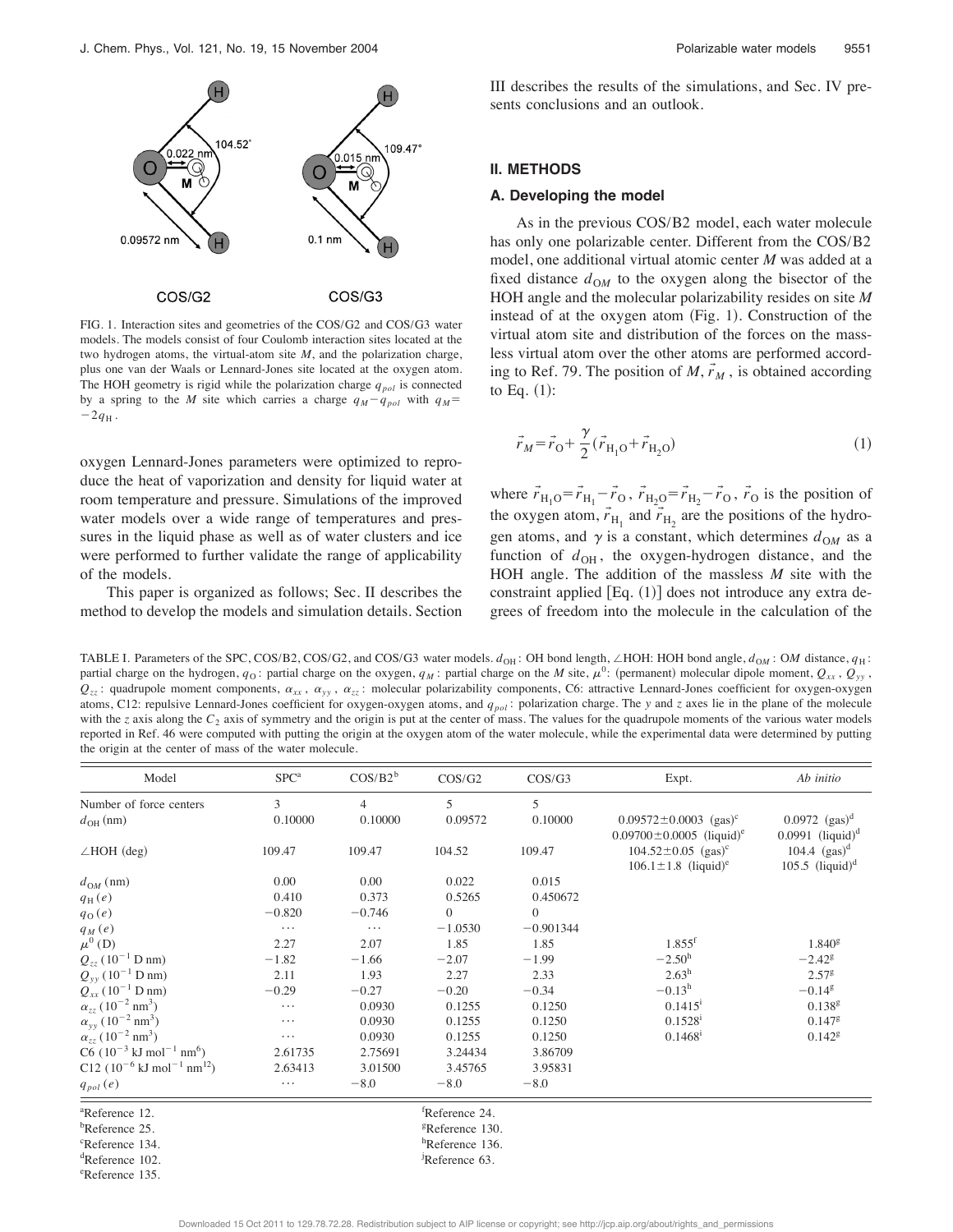

FIG. 2. Definition of the distance  $R(OO)$  and the angles  $\theta$  and  $\phi$  that determine the relative position and orientation of the monomers of the water dimer in the gas phase.

kinetic energy of the system. The "pseudoforce"  $\vec{f}_M$  that acts on the virtual-atom site *M* should be redistributed according to Eq.  $(2)$ :

$$
\vec{F}_{\rm H_1} = \vec{f}_{\rm H_1} + \frac{\gamma}{2} \vec{f}_M \,,
$$

 $\vec{F}_{\text{H}_2} = \vec{f}_{\text{H}_2} + \frac{\gamma}{2} \vec{f}$  $M_{M}$ , (2)  $\vec{F}_0 = \vec{f}_0 + (1 - \gamma)\vec{f}_M$ .

The OH bond lengths and HOH bond angles are set to either the experimental gas phase values (model  $\cos/G2$ : 0.095 72 nm and 104.52°) or the SPC-type ideal tetrahedral structure values (model COS/G3:  $0.10000$  nm and  $109.47^{\circ}$ ). The geometries of the models are depicted in Fig. 1. The distance  $d_{OM}$  (or the constant  $\gamma$ ) and charges  $q_H$  were chosen to reproduce both the gas phase molecular dipole moment and (approximately) quadrupole moments. Generally, there are two ways to parametrize an empirical model: calibration against gas phase results from high-level *ab initio* calculations80 or parametrizing against the experimental (thermodynamic) properties of liquid water. In our work, the latter approach is taken as was done in the GROMOS force field.8,81,82 According to *ab initio* calculations by Morita and Kato, $83,84$  the molecular polarizability of water in the condensed phase can be 18% lower than in the gas phase. In addition, Stern *et al.*<sup>53</sup> concluded from their work on polarizable force fields that Pauli exclusion effects should reduce

TABLE II. Optimal (minimum energy) geometry, interaction energy  $U^{pot}$ , total dipole moment  $\mu^{dimer}$ , and average molecular dipole moment  $\mu^{mean}$  of the gas phase dimer for the COS/B2, COS/G2, and COS/G3 models, for various models reported in literature and values from experiments and *ab initio* calculations. The dimer geometry is defined by the O–O distance  $R(OO)$ , with angles  $\theta$  and  $\phi$  as defined in Fig. 2. The water monomer quadrupole moment components (see Table I caption for definition) are listed for comparison. The experimental interaction energy was obtained after vibration correction of the experimental association energy at 373 K (Ref. 132). The experimental structural and dielectric properties were obtained by molecular beam microwave spectroscopy at 20 K (Ref. 133).

| Model                  | $R(OO)_{min}$<br>(nm) | $\theta_{\min}$<br>$(\text{deg})$ | $\phi_{\rm min}$<br>$(\deg)$ | $II^{pot}$<br>$(kJ \text{ mol}^{-1})$ | $\mu^{dimer}$<br>(D) | $\mu^{mean}$<br>(D) | $Q_{xx}$<br>$(10^{-1} D nm)$ | $Q_{yy}$<br>$(10^{-1}$ D nm) | $Q_{zz}$<br>$(10^{-1} D nm)$ |
|------------------------|-----------------------|-----------------------------------|------------------------------|---------------------------------------|----------------------|---------------------|------------------------------|------------------------------|------------------------------|
| Expt. <sup>a</sup>     | 0.295                 | $51 \pm 10$                       | $57 + 10$                    | $-22.6 \pm 2.5$                       | 2.60                 |                     | $-2.50$                      | 2.63                         | $-0.13$                      |
| Ab initio <sup>b</sup> | 0.291                 | 56                                | 58                           | $-21.00$                              | 2.68                 | 2.10                | $-2.42$                      | 2.57                         | $-0.14$                      |
| $SPC^c$                | 0.275                 | 52                                | 23                           | $-27.65$                              | 3.59                 | 2.27                | $-1.82$                      | 2.11                         | $-0.29$                      |
| TIP3P <sup>d</sup>     | 0.273                 | 52                                | 27                           | $-27.20$                              |                      |                     | $-1.68$                      | 1.76                         | $-0.08$                      |
| TIP4P <sup>d</sup>     | 0.274                 | 54                                | 50                           | $-26.35$                              | 2.70                 |                     | $-2.09$                      | 2.20                         | $-0.11$                      |
| SPC/E <sup>e</sup>     | 0.274                 | 52                                | 22                           | $-30.10$                              | 3.76                 | 2.35                | $-1.88$                      | 2.19                         | $-0.30$                      |
| TIP5P <sup>f</sup>     | 0.268                 | 51                                | 50                           | $-28.37$                              | 2.92                 | 2.29                | $-1.48$                      | 1.65                         | $-0.17$                      |
| COS/B2 <sup>g</sup>    | 0.279                 | 51                                | 20                           | $-23.29$                              | 3.76                 | 2.26                | $-1.66$                      | 1.93                         | $-0.27$                      |
| COS/G2                 | 0.281                 | 56                                | 74                           | $-20.90$                              | 2.08                 | 2.03                | $-2.07$                      | 2.27                         | $-0.20$                      |
| COS/G3                 | 0.287                 | 56                                | 50                           | $-20.50$                              | 2.71                 | 2.04                | $-1.99$                      | 2.33                         | $-0.34$                      |
| TIP4P-FQ <sup>h</sup>  | 0.292                 | 52                                | 27                           | $-18.82$                              | 3.43                 | 2.06                | $-1.79$                      | 1.88                         | $-0.10$                      |
| PPC <sup>i</sup>       | 0.281                 | 51                                | 26                           | $-24.10$                              |                      |                     | $-1.92$                      | 2.06                         | $-0.15$                      |
| $TIP4P-pol-3j$         | 0.277                 | 55                                | 40                           | $-22.20$                              |                      | 2.07                | $-1.79$                      | 1.88                         | $-0.10$                      |
| $SWFLEX-AI^k$          | 0.295                 | 56                                | 55                           | $-21.78$                              | 2.59                 |                     | $-2.50$                      | 2.63                         | $-0.13$                      |
| $SWFLEX-ISOk$          | 0.295                 | 54                                | 57                           | $-21.75$                              | 2.65                 |                     | $-2.50$                      | 2.63                         | $-0.13$                      |
| $SWRIGID-AI^k$         | 0.294                 | 59                                | 59                           | $-21.91$                              | 2.55                 |                     | $-2.50$                      | 2.63                         | $-0.13$                      |
| $SWRIGID-ISOk$         | 0.293                 | 57                                | 56                           | $-21.91$                              | 2.47                 |                     | $-2.50$                      | 2.63                         | $-0.13$                      |
| MCDHO <sup>1</sup>     | 0.292                 | 57                                | 56                           | $-20.90$                              | 2.68                 | 2.09                | $-2.44$                      | 2.67                         | $-0.24$                      |
| POL5/TZ <sup>m</sup>   | 0.290                 | 57                                | 63                           | $-20.75$                              | 2.43                 | 2.06                | $-2.34$                      | 2.34                         | 0.00                         |
| POL5/QZ <sup>m</sup>   | 0.290                 | 57                                | 62                           | $-20.75$                              | 2.44                 | 2.06                | $-2.34$                      | 2.34                         | 0.00                         |
| AMOEBA <sup>n</sup>    | 0.289                 | 58                                | 57                           | $-20.75$                              | 2.54                 | 2.02                | $-2.17$                      | 2.50                         | $-0.33$                      |
| $SWM4-DPo$             | 0.282                 |                                   | 70                           | $-21.95$                              | 2.09                 |                     | $-2.16$                      | 2.41                         | $-0.24$                      |

 ${}^{\text{a}}$ References 132, 133, and 136.

 ${}^{\text{b}}$ References 90, 130, 137, and 138.

<sup>c</sup>Reference 12.

deference 13.

eReference 14.

 ${}^{\text{f}}$ Reference 16.

general extension of the set of the set of the set of the set of the set of the set of the set of the set of the set of the set of the set of the set of the set of the set of the set of the set of the set of the set of the

h Reference 42.

Reference 45. Reference 51. Reference 55.

Reference 139. mReference 53.

Reference 59.

Reference 60.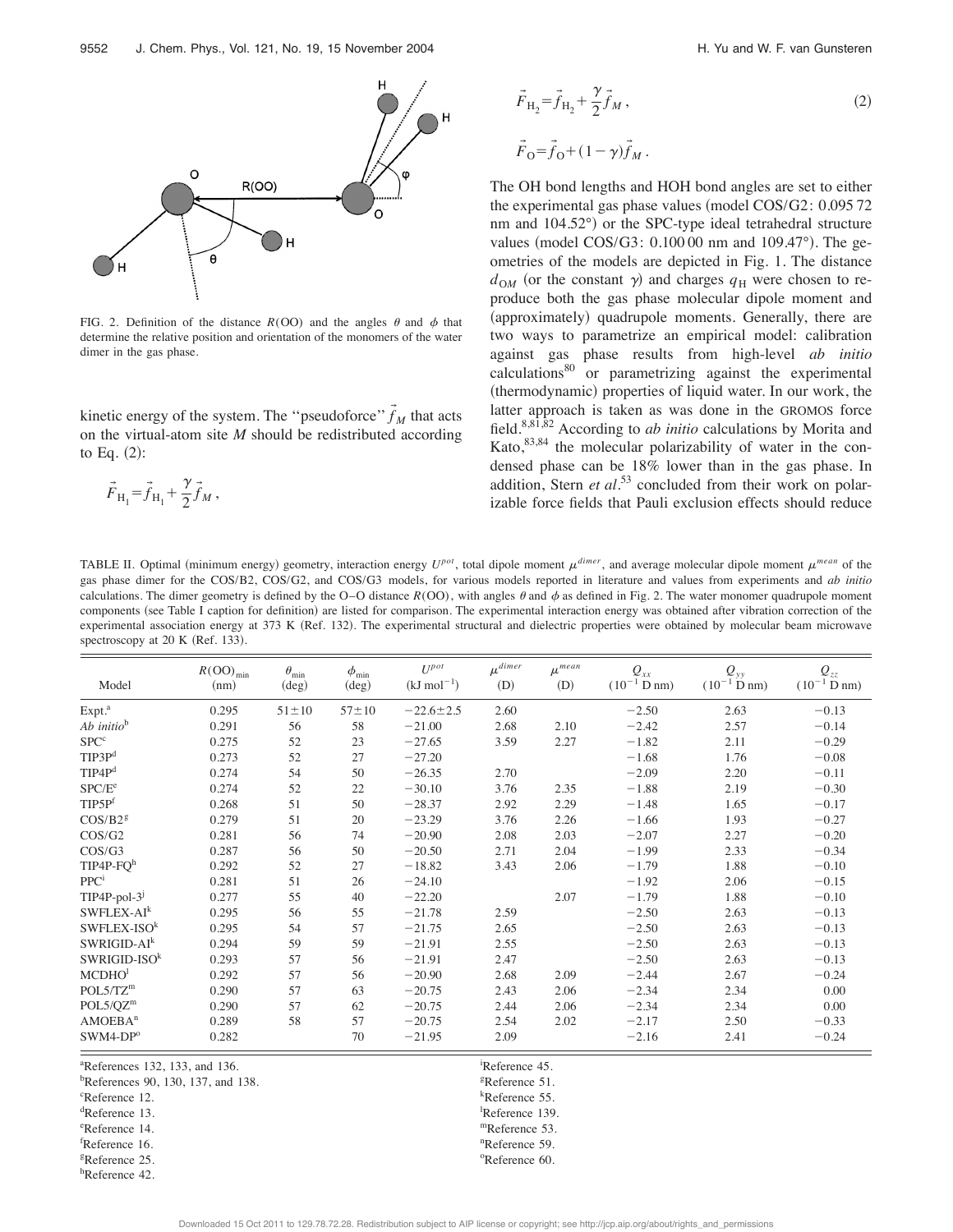

FIG. 3. Total dipole moment of the water dimer as a function of  $R(OO)$ distance for water models together with that from the restricted Hartree-Fock MP4 calculations by Alfredsson et al. (Ref. 93). The dimer geometry was set to COS/G2:  $\theta = 52.26^{\circ}$ , COS/G3, COS/G, COS/B2:  $\theta = 54.74^{\circ}$  and  $\phi$ =74.6°, if not specified otherwise. MP4: thick solid line, COS/G: solid line, COS/B2: short-dashed line, COS/G2: dashed line, COS/G3: dotted line, and COS/G3 (with  $\theta = 52.26^{\circ}$ ): dotted-dashed line.

the effective polarizability of water molecules in the condensed phase compared to the gas phase. In our parametrization, the molecular polarizability was treated as an empirical parameter and allowed to vary. Additionally, the oxygenoxygen Lennard-Jones parameters were optimized to best reproduce the heat of vaporization and density of liquid water at room temperature and pressure. The final sets of parameters for the COS/G2 and COS/G3 models together with those for the SPC and COS/B2 models are listed in Table I.

#### **B. Simulation methods**

A cubic box with a side length of 3.107 nm was filled with 1000 water molecules, resulting in a density of 997.0  $\text{kg m}^{-3}$ , which is the experimental value of liquid water at 298 K and 1 atm. $85$  Molecular dynamics simulations were performed under *NPT* or *NVT* conditions with the GRO-MOS96 (Groningen molecular simulation) package,  $8,86$  modified to incorporate the polarizable model. The geometries of the water molecules were constrained by applying the SHAKE (Ref. 87) algorithm with a relative geometric tolerance of  $10^{-4}$ . The temperature was weakly coupled to a bath of a given temperature with a relaxation time of  $0.1$  ps (Ref. 88) and in the *NPT* simulations the pressure was also weakly coupled to a bath of a given pressure with a relaxation time of 0.5 ps, $88$  for which the compressibility of the system was set to the experimental value at 298 K and 1 atm of 7.513  $\times 10^{-4}$  (kJ mol<sup>-1</sup> nm<sup>-3</sup>)<sup>-1</sup>.<sup>85</sup> This choice of temperature and pressure coupling together with the quoted parameter values has been shown to have a negligible effect on the dynamic properties of liquid water.<sup>88</sup> The equations of motion were integrated using the leap-frog algorithm with a time step of 2 fs. Triple-range cutoff radii of 0.8/1.4 nm were used to treat van der Waals and electrostatic interactions, where the intermediate range interactions were calculated, concurrently to updating the pairlist for short range interactions, every fifth time step. The interactions between atom pairs within the shorter cutoff were calculated every time step. The long range electrostatic interactions beyond the outer cutoff were represented by a reaction field $66,68$  with  $\epsilon_{RF}$  = 78.5. At the beginning of the simulation, the velocities of the atoms were assigned from a Maxwell distribution at a given temperature. For every water model, 100 ps of equilibration was followed by 500 ps simulation used for the calculation of the various properties. During the runs, configurations of the system were saved every 0.5 ps. The static dielectric permittivity  $\epsilon(0)$  was computed in the *NPT* ensemble from 10 separate independent runs of 400 ps each to ensure the convergence.

The starting structure of ice Ih was taken from the  $3 \times 2 \times 2$  unit cell with 96 water molecules constructed by Hayward and Reimers.<sup>89</sup> This unit cell contains 12  $(3 \times 2 \times 2)$ copies of the smallest unit cell for ice Ih, which contains eight water molecules. The  $3\times2\times2$  unit cell was copied three times along each of the *x*, *y*, and *z* axes to ensure a big enough box for the triple-range cutoff, resulting in a box with side lengths of 4.056, 4.684, and 4.416 nm. The structure was equilibrated first by *NVT* simulation periods (each 5) ps long) with the temperature increasing from  $1 K$  to  $50 K$ and then by *NPT* simulation periods (each 5 ps long) under isotropic pressure coupling with the temperature increasing from 50 K to 100 K. Then simulation was performed at 100 K under isotropic pressure  $(1 \text{ atm})$  coupling for 500 ps.

#### **C. Analysis**

For each model that was found to reproduce reasonably well the experimental density and heat of vaporization, a variety of structural, thermodynamic, dynamic, and electrostatic properties were further evaluated, partly as function of temperature and pressure. See Ref. 25 for details.

#### **III. RESULTS AND DISCUSSION**

#### **A. Gas phase water**

A comparison of the molecular dipole moment, quadrupole moments, and polarizability of a single isolated water molecule calculated for the SPC, COS/B2, COS/G2, COS/G3 models with the experimental and *ab initio* values is given in Table I. The dipole moments of the SPC model  $(2.27 \text{ D})$  and the COS/B2 model  $(2.07 \text{ D})$  are larger than the experimental gas phase dipole moment  $(1.855 \text{ D})$   $(Ref. 21)$ to include prepolarization in order to better reproduce the properties in the liquid phase. The COS/G2 and COS/G3 models reproduce the molecular dipole moment exactly and the quadrupole moments approximately. These models are rigid models with a geometry closer to the experimental geometry either in the gas phase (COS/G2) or in the liquid phase (COS/G3).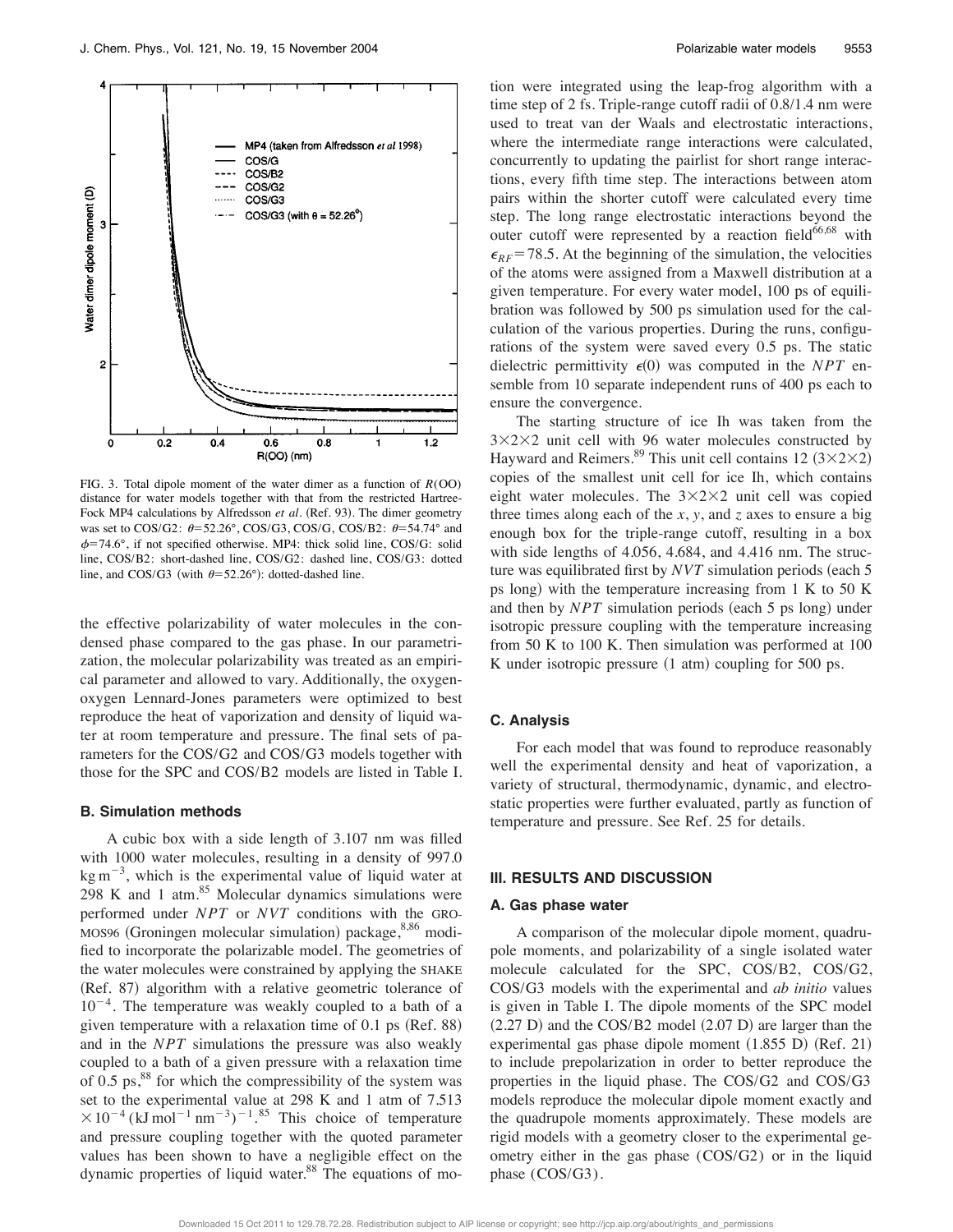TABLE III. Water cluster minimum-energy properties: interaction energy *U* (kJ/mol), polarization energy *Upol* (kJ/mol), average distance between oxygens in hydrogen bonds  $R_{\rm OO}$  (nm), total molecular dipole moment  $\mu_{\rm tot}$  (D), and average molecular dipole moment  $\mu$  (D). The optimal cluster conformations for the COS/G2 model are shown in Fig. 4.

|                             |                                           | COS/G2   | COS/G3                               | Ab initio                                                                           | Expt.                           |
|-----------------------------|-------------------------------------------|----------|--------------------------------------|-------------------------------------------------------------------------------------|---------------------------------|
| Trimer                      | $U$ (kJ mol <sup>-1</sup> )               | $-55.9$  | $-54.8$                              | $-61.9$ <sup>a</sup> $-62.1$ <sup>b</sup> $-59.6$ <sup>c</sup> $-66.1$ <sup>d</sup> |                                 |
| Cyclic                      | $U^{pol}$ (kJ mol <sup>-1</sup> )         | 9.1      | 9.1                                  |                                                                                     |                                 |
|                             | $R_{OO}(nm)$                              | 0.294    | 0.295                                | $0.279, ^{\rm e}$ 0.283, <sup>a</sup> , 0.280, <sup>b</sup> 0.278 <sup>f</sup>      | $0.296$ , $80.285$ <sup>h</sup> |
|                             | $\mu$ (D)                                 | 2.14     | 2.13                                 | $2.31^{i}$                                                                          |                                 |
|                             | $\mu_{\text{tot}}$ (D)                    | 1.10     | 1.10                                 | $1.14$ , $^e 1.071$ <sup>i</sup>                                                    |                                 |
| Tetramer                    | U (kJ mol <sup>-1</sup> )                 | $-103.4$ | $-101.1$                             | $-115.48$ , $^{d}$ $-99.6$ , $^{b}$ $-106.0$ <sup>c</sup>                           |                                 |
| Cyclic                      | $U^{pol}$ (kJ mol <sup>-1</sup> )         | 30.8     | 31.8                                 |                                                                                     |                                 |
|                             | $R_{\rm OO}$ (nm)                         | 0.286    | 0.286                                | $0.274^e$                                                                           | 0.279 <sup>h</sup>              |
|                             | $\mu$ (D)                                 | 2.40     | 2.34                                 | $2.56^{i}$                                                                          |                                 |
|                             | $\mu_{\text{tot}}$ (D)                    | 0.01     | 0.01                                 | 0.00 <sup>e</sup>                                                                   |                                 |
| Pentamer                    | U (kJ mol <sup>-1</sup> )                 | $-136.4$ | $-134.1$                             | $-151.9$ <sup>d</sup> $-139.5$ <sup>c</sup>                                         |                                 |
| Cyclic                      | $U^{pol}$ (kJ mol <sup>-1</sup> )         | 55.5     | 58.5                                 |                                                                                     |                                 |
|                             | $R_{\rm OO}$ (nm)                         | 0.283    | 0.283                                | $0.272, ^{\rm e}$ 0.287 <sup>b</sup>                                                | $0.277^{\rm h}$                 |
|                             | $\mu$ (D)                                 | 2.45     | 2.47                                 | $2.67^{\rm i}$                                                                      |                                 |
|                             | $\mu_{\text{tot}}$ (D)                    | 0.94     | 0.94                                 | $1.04$ , $^{e}$ 0.927 <sup>i</sup>                                                  |                                 |
| Hexamer                     | $U$ (kJ mol <sup>-1</sup> )               | $-172.1$ | $-166.4$                             | $-190.8$ , $-187.2$                                                                 |                                 |
| <b>Book</b>                 | $U^{pol}$ (kJ mol <sup>-1</sup> )         | 62.1     | 67.8                                 |                                                                                     |                                 |
|                             | $R_{\rm OO}$ (nm)                         | 0.280    | 0.270                                | $0.277, ^{\rm e} 0.277^{\rm j}$                                                     |                                 |
|                             | $\mu$ (D)                                 | 2.43     | 2.45                                 |                                                                                     |                                 |
|                             | $\mu_{\text{tot}}$ (D)                    | 2.11     | 2.12                                 | $2.49^\circ$                                                                        |                                 |
| Hexamer                     | U (kJ mol <sup>-1</sup> )                 | $-173.4$ | $-170.3$                             | $-191.6$ , $-188.4$                                                                 |                                 |
| cage                        | $U^{pol}$ (kJ mol <sup>-1</sup> )         | 43.6     | 44.0                                 |                                                                                     |                                 |
|                             | $R_{\rm OO}$ (nm)                         | 0.286    | 0.281                                | $0.281$ , $^{\circ}$ $0.281$ <sup>j</sup>                                           | $0.282^{\rm h}$                 |
|                             | $\mu$ (D)                                 | 2.34     | 2.34                                 | $2.64^{i}$                                                                          |                                 |
|                             | $\mu_{\text{tot}}$ (D)                    | 1.99     | 2.00                                 | $2.01^{\circ}$                                                                      | 1.90 <sup>k</sup>               |
| Hexamer                     | $U$ (kJ mol <sup>-1</sup> )               | $-167.4$ | $-160.7$                             | $-187.5$ , $-183.6$ <sup>d</sup>                                                    |                                 |
| Cyclic                      | $U^{pot}$ (kJ mol <sup>-1</sup> )         | 81.9     | 90.3                                 |                                                                                     |                                 |
|                             | $R_{\rm OO}$ (nm)                         | 0.269    | 0.267                                | $0.271$ , $^{\rm e}$ 0.271 <sup>j</sup>                                             | $0.276^{\rm h}$                 |
|                             | $\mu$ (D)                                 | 2.53     | 2.56                                 | $2.70^{i}$                                                                          |                                 |
|                             | $\mu_{\text{tot}}$ (D)                    | 0.04     | 0.04                                 | 0.00 <sup>e</sup>                                                                   |                                 |
| Hexamer                     | U (kJ mol <sup>-1</sup> )                 | $-172.2$ | $-167.4$                             | $-192.1$ , $d - 188.8$ <sup>d</sup>                                                 |                                 |
| Prism                       | $U^{pol}$ (kJ mol <sup>-1</sup> )         | 46.1     | 45.8                                 |                                                                                     |                                 |
|                             | $R_{\rm OO}$ (nm)                         | 0.287    | 0.287                                | $0.284$ , $^{\circ}$ 0.284 <sup>j</sup>                                             |                                 |
|                             | $\mu$ (D)                                 | 2.36     | 2.36                                 |                                                                                     |                                 |
|                             | $\mu_{\text{tot}}\left(\mathbf{D}\right)$ | 2.58     | 2.61                                 | 2.77 <sup>e</sup>                                                                   |                                 |
| <sup>a</sup> Reference 140. |                                           |          | <sup>g</sup> References 144 and 145. |                                                                                     |                                 |
| <sup>b</sup> Reference 141. |                                           |          | ${}^{\text{h}}$ Reference 146.       |                                                                                     |                                 |
| <sup>c</sup> Reference 142. |                                           |          | <sup>1</sup> Reference 137.          |                                                                                     |                                 |

Reference 147.

References 137 and 146.

de Reference 96.

e Reference 138.

f Reference 143.

The optimal dimer geometry in the gas phase was obtained by varing the relative position and orientation of the two molecules as given by the variables  $R(OO)$ ,  $\theta$ , and  $\phi$  (as sketched in Fig. 2), and performing a global conformational search. The minimum-energy structures of the COS/G2 and COS/G3 water dimers are compared with experimental data and *ab initio* results in Table II. Results for other water models reported in literature are also listed for comparison. For the water dimer the *ab initio* results are more reliable than the experimental data. Correction of the experimentally determined association energy in hot vapor and the structure derived from microwave spectroscopy for anharmonic vibration and temperature effects is problematic. $90$  The previous model COS/B2 improved the binding energy of the water dimer compared to the SPC model with a very "flat" (low  $\phi$ value) optimal dimer geometry. This is essentially due to the lack of lone pairs in the model.<sup>24</sup> The COS/G2 and COS/G3 dimer results are in agreement with the corresponding *ab*

*initio* values. The angle  $\phi$  in the COS/G2 dimer is larger than the experimental one, as observed for the POL5/TZ, POL5/QZ, and SWM4-DP models. Coulson and Eisenberg<sup>91</sup> have shown that in ice over 20% of the total value of the interaction energy is contributed by the quadrupole moments. It has also been shown that both the dipole and quadrupole moments play a critical role in simulating hydrogen-bond strength and directionality of polar molecules.<sup>92</sup> An atomcentered three-point charge model can not reproduce both the dipole and the quadrupole moments of a water molecule at the same time.<sup>25,36</sup> We were unable to parametrize a threepoint charge model for liquid water using the charges that reproduce the water dipole in the gas phase.<sup>25</sup> As we can see from various nonpolarizable and polarizable water models, only those models that reproduce the quadrupole moments fairly well produce a correct optimal dimer geometry in the gas phase either by introducing multipole moments<sup>59</sup> or by using off-atom virtual sites.<sup>50,51,53,55–58</sup> The total dimer di-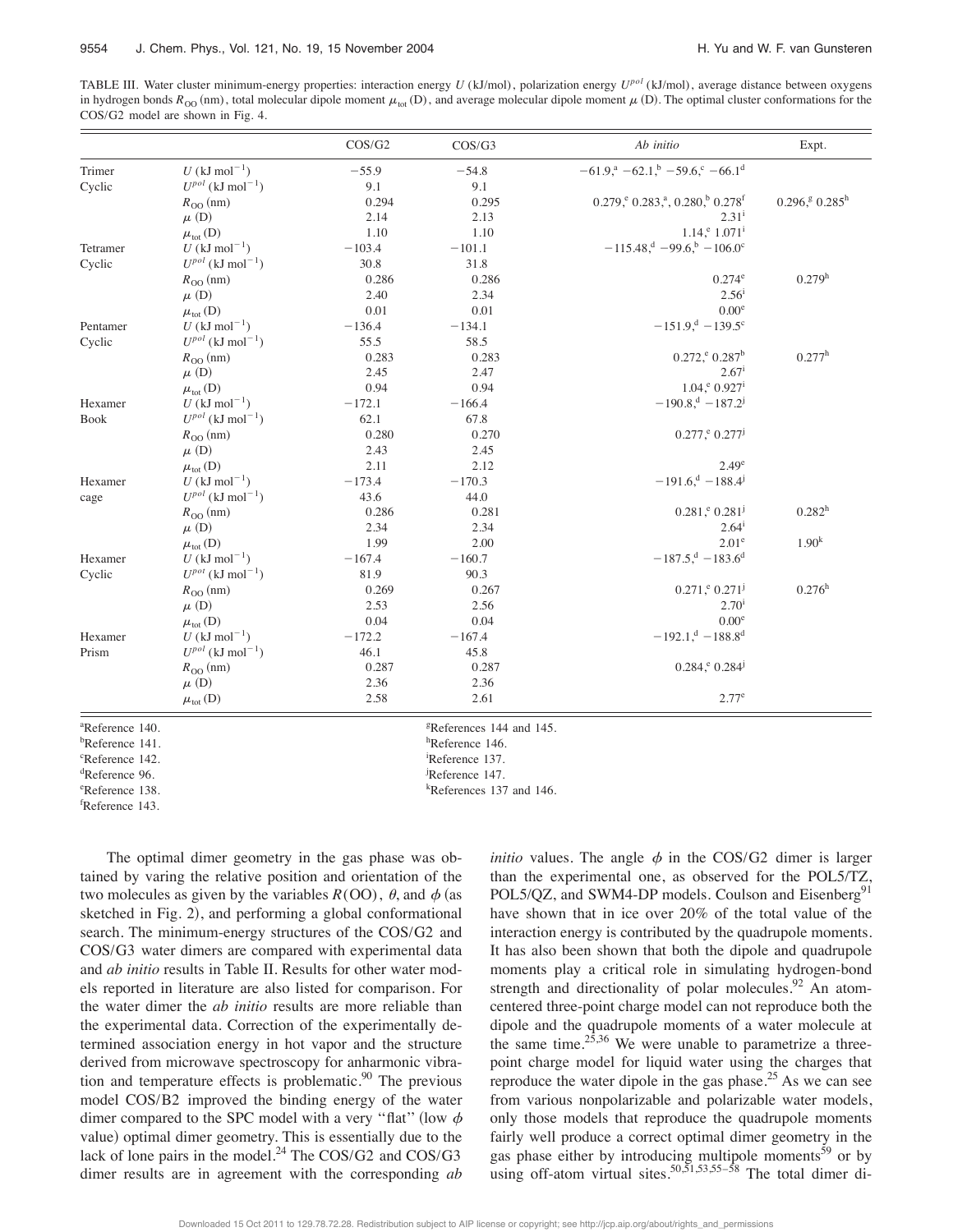

FIG. 4. Optimal structure of water clusters [(a) trimer, (b) tetramer, (c) pentamer, (d) book hexamer, (e) cage hexamer, (f) cyclic hexamer, (g) prism hexamer] of the model COS/G2. The structures are obtained from an energy minimization starting from the structure optimized by MP2/aug-cc-pVTZ calculations. See Table III for the structural details.

pole moment strongly depends on the orientation of the two monomers. Thus only those models that reproduce the optimal orientation will reproduce the total dipole moment of the water dimer. Additionally, the out-of-plane polarizability does also have a large effect on the optimal dimer structure. The models that fail to model the out-of-plane polarizability, for example, the models TIP4P/FQ (Ref. 42) and PPC, $45$  cannot reproduce the tetrahedrallike structure of the water dimer.<sup>31,56</sup> Only by adding polarizable point dipoles to the FQ model, the POL5/TZ and POL5/QZ models were able to reproduce the optimal dimer geometry very well. $53$  Generally, in order to obtain a model yielding the correct optimal dimer structure, the quadrupole moments and the out-ofplane polarizability should be properly modeled.

The total dipole moment of the water dimer as a function of the oxygen-oxygen distance, *R*(OO), for the COS/G2 and COS/G3 models is shown in Fig. 3 together with that from the restricted Hartree-Fock Fourth order Møller-Plesset pertubation theory (MP4) calculations by Alfredsson *et al.*<sup>93</sup> In the calculations, the dimer geometry was fixed with  $\phi = 74.6^{\circ}$ and  $\theta$ =52.26° (COS/G2) or  $\theta$ =54.74° (COS/G3). The  $\theta$ values are such that the oxygen atom and one hydrogen atom from the hydrogen-bond donor molecule and the oxygen atom from the acceptor molecule are on a line. The COS/G2 model reproduces the total dipole moment of the water dimer better than the COS/G3 model. However, we notice that the intramolecular geometry of the COS/G3 model is slightly different from the geometry used in MP4 calculations. By changing the angle  $\theta$  from 54.74° to 52.26°, the COS/G3 model reproduces the MP4 results better. Only at distances *R*(OO) shorter than 0.24 nm, the dipole moment is overestimated by both models. Such distances are rarely observed in the simulation of liquid water at ambient pressures as we can see from the radial distribution functions of liquid water (see Sec. III B). For this reason, no Thole-like $94$  damping factors had to be used to decrease the polarization effect at short distance as done in the models of Refs. 50 and 57–59.

Following the calculations of Stern *et al.*<sup>53</sup> we have investigated the cyclic trimer, tetramer, and pentamer, as well as book, cage, cyclic, and prism configurations of the hexamer using the COS/G2 and COS/G3 models. The binding energies, average O–O distances, average molecular dipole moments, and total dipole moments of the clusters for various models are listed in Table III. In accordance with Stern *et al.*, <sup>53</sup> we did not perform a global conformational search, but started from *ab initio* minimized geometries and performed an energy minimization with the model potentials. The *ab initio* calculations were performed at MP2/aug-cc $pVTZ$  level using the GAUSSIAN 98 package.<sup>95</sup> Structures for the various clusters as given by the COS/G2 model are shown in Fig. 4. Only recently, MP2 calculations for the water clusters with complete basis set limit estimation became available.<sup>96</sup> Generally, the binding energies of the water clusters are close to the less negative values from the *ab initio* calculations, which may be due to the fact that the models have a lower molecular polarizability compared to the experimental value in the gas phase. $63$  The water hexamer represents a crossover point, where noncyclic structures become more stable than the cyclic one. The COS/G2 and COS/G3 models predict correctly the relative stability of the case, book, and cyclic hexamers, but fail to predict the larger stability of the prism with respect to the cage hexamer cluster. However, the difference in binding energy between these clusters is very small (less than  $2\%$ ) and there does exist uncertainty in both experimental and *ab initio* data<sup>97</sup> as we can see from the recent review by Keutsch *et al.*<sup>98</sup> on the water trimer. It should also be kept in mind that in the *ab initio* calculations the intramolecular geometries were allowed to relax while in the calculations with the COS/G2 and COS/G3 models the intramolecular geometries were kept rigid. Notwithstanding, the predicted geometries are generally in good agreement with the experimental data and *ab initio* results. Taking into account the fact that the COS/G2 and COS/G3 models were parametrized against the properties of liquid water instead of gas-phase properties from *ab initio* calculations, both models describe the properties of the gaseous clusters rather well. The variation of the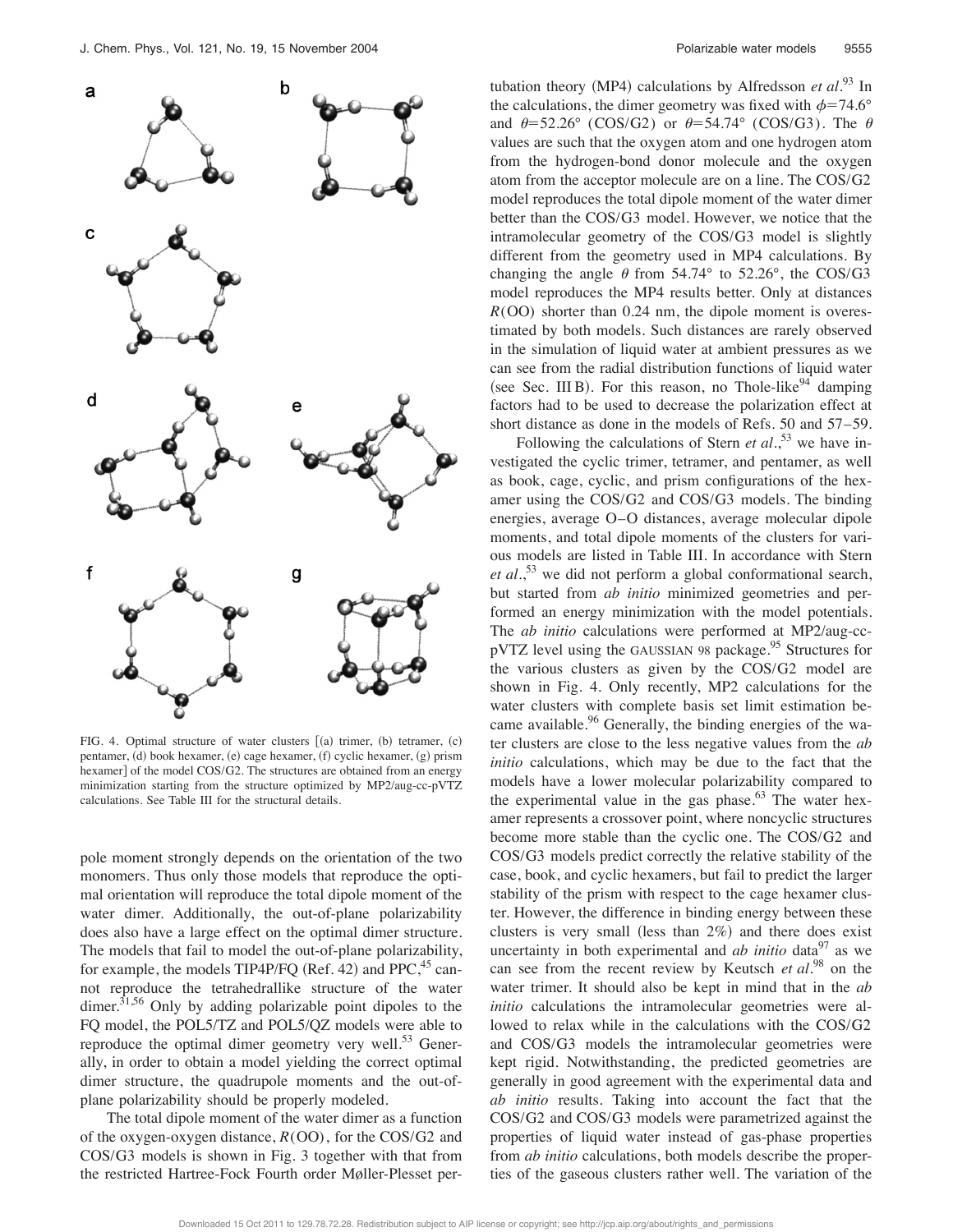TABLE IV. Liquid state properties of water at 1 atm and 300 K. Temperature *T*, pressure *p*, total potential energy  $U^{pot}$ , polarization energy  $U^{pol}$ , density  $\rho$ , self-diffusion constant *D*, rotational relaxation times along different axes  $\tau_2^{\text{HH}}$ ,  $\tau_2^{\text{OH}}$ , and  $\tau_2^{\mu}$ , average (total and induced) molecular dipole  $\mu$  and  $\mu_{ind}$ , static dielectric permittivity  $\epsilon(0)$ , infinite frequency dielectric permittivity  $\epsilon(\infty)$ , infinite system Kirkwood factor  $g_k$ , Debye dielectric relaxation time  $\tau_D$ , heat capacity  $C_p$ , isothermal compressibility  $\kappa_T$ , and thermal expansion coefficient  $\alpha$ .

|                                               | ${\rm SPC}^{12,25}$                 | $\cos/B2^{25}$              | $\cos/G2$ | COS/G3        | Ab initio                                           | Expt.                                  |  |
|-----------------------------------------------|-------------------------------------|-----------------------------|-----------|---------------|-----------------------------------------------------|----------------------------------------|--|
| T(K)                                          | 302.4                               | 302.5                       | 302.8     | 302.0         |                                                     | 300                                    |  |
| $P$ (atm)                                     | $-0.28$                             | 5.50                        | 0.93      | 0.10          |                                                     | $\mathbf{1}$                           |  |
| $U^{pot}$ (kJ mol <sup>-1</sup> )             | $-41.26$                            | $-41.73$                    | $-41.30$  | $-41.10$      |                                                     | $-41.5^{\circ}$                        |  |
| $U^{pot}$ (kg mol <sup>-1</sup> )             | $\ldots$                            | 11.54                       | 15.40     | 14.38         |                                                     |                                        |  |
| $\rho$ (kJ m <sup>-3</sup> )                  | 970.5                               | 992.4                       | 997.2     | 1000.0        |                                                     | 997.0 <sup>b</sup>                     |  |
| $D 10^{-9}$ (m <sup>2</sup> s <sup>-1</sup> ) | 4.3                                 | 2.6                         | 2.3       | 2.6           |                                                     | $2.3^{\circ}$                          |  |
| $\tau_2^{\text{HH}}$ (ps)                     | 1.1                                 | 1.7                         | 2.4       | 1.7           |                                                     | 2.0 <sup>d</sup>                       |  |
| $\tau_2^{\rm OH}$ (ps)                        | 1.0                                 | 1.6                         | 2.2       | 1.6           |                                                     | 1.95 <sup>e</sup>                      |  |
| $\tau_2^{\mu}$ (ps)                           | 0.9                                 | 1.6                         | 2.0       | 1.4           |                                                     | $1.92^f$                               |  |
| $\mu$ (D)                                     | 2.27                                | 2.62                        | 2.59      | 2.57          | $2.06$ , $\frac{9}{2}$ , $2.95 - 3.00$ <sup>h</sup> | $2.9 \pm 0.6$ <sup>1</sup>             |  |
| $\mu_{ind}$ (D)                               | $\cdots$                            | 0.58                        | 0.78      | 0.75          | $\sim 0.81$ s $\sim 1.08^{\rm h}$                   | $\sim 0.75$ , $\sim 1.24$ <sup>k</sup> |  |
| $\epsilon(0)$                                 | 65.2                                | 121.6                       | 87.8      | 88.1          |                                                     | $78.5^1$                               |  |
| $\epsilon^{(\infty)}$                         | 2.45                                | 2.67                        | 3.18      | 2.12          |                                                     | $1.79$ , $m = 5.2$ <sup>n</sup>        |  |
| $g_k$                                         | 2.57                                | 3.55                        | 2.53      | 2.70          |                                                     | $2.90^\circ$                           |  |
| $\tau_D$ (ps)                                 | 6.8                                 | 14.9                        | 9.9       | 9.2           |                                                     | 8.3 <sup>p</sup>                       |  |
| $C_P$ (J mol <sup>-1</sup> K <sup>-1</sup> )  | 75.9                                | 88.1                        | 94.1      | 83.7          |                                                     | 75.329                                 |  |
| $k_T$ 10 <sup>-6</sup> (atm <sup>-1</sup> )   | 47.3                                | 46.4                        | 40.8      | 39.5          |                                                     | 45.89                                  |  |
| $\alpha$ 10 <sup>-4</sup> (K <sup>-1</sup> )  | 7.3                                 | 9.7                         | 5.7       | 7.0           |                                                     | 2.579                                  |  |
| <sup>a</sup> Reference 121.                   |                                     |                             |           | Reference 91. |                                                     |                                        |  |
| <sup>b</sup> Reference 85.                    |                                     | <sup>k</sup> Reference 103. |           |               |                                                     |                                        |  |
| <sup>c</sup> Reference 148.                   |                                     | Reference 100.              |           |               |                                                     |                                        |  |
| <sup>d</sup> Reference 149.                   | <sup>m</sup> Reference 111.         |                             |           |               |                                                     |                                        |  |
| <sup>e</sup> Reference 150.                   | <sup>n</sup> Reference 112.         |                             |           |               |                                                     |                                        |  |
| <sup>f</sup> Reference 151.                   | <sup>o</sup> Reference 152.         |                             |           |               |                                                     |                                        |  |
| <sup>g</sup> Reference 105.                   | <sup>P</sup> Reference 112.         |                             |           |               |                                                     |                                        |  |
| <sup>h</sup> Reference 102.                   | <sup>q</sup> References 85 and 100. |                             |           |               |                                                     |                                        |  |



i Reference 108.

FIG. 5. Distribution of the induced dipole moment (left peaks) and the total dipole moment (right peaks) in the simulations of the COS/B2 (shortdashed line), COS/G2 (dashed-line), and COS/G3 (dotted line) models at room temperature and pressure.

average molecular dipole moment and the polarization energy between various water clusters illustrates the variation of many-body effects with the environment. Nonpolarizable water models will not capture these variations.

#### **B. Liquid water at room temperature and pressure**

Thermodynamic, dynamic, and dielectric properties of the COS/G2 and COS/G3 models for liquid water at room temperature and pressure are reported in Table IV together with the data for the SPC model, the COS/B2 model, and data available from experiments and *ab initio* calculations. The models were parametrized to fit to the experimental density and heat vaporization, so they reproduce them very well. The polarization energy was calculated from *Upol*  $= \frac{1}{2} \sum_{i=1}^{N} (\vec{\mu}_i^{ind} \cdot \vec{\mu}_i^{ind})/\alpha_i$ , corresponding to the energy cost of distorting the molecule to its polarized state.<sup>14</sup> The polarization energy accounts for about 35% of the potential energy, a value comparable to the values found for different water clusters (see Table III). In nonpolarizable water models, this contribution is usually included implicitly in a mean-field manner via parametrization.

The dynamic properties of liquid water are likely to be correlated with the average molecular dipole moment. $33,99$ The coupling between the translational motion and the dipole moment is indicated in the dielectric spectrum.<sup>42</sup> For ex-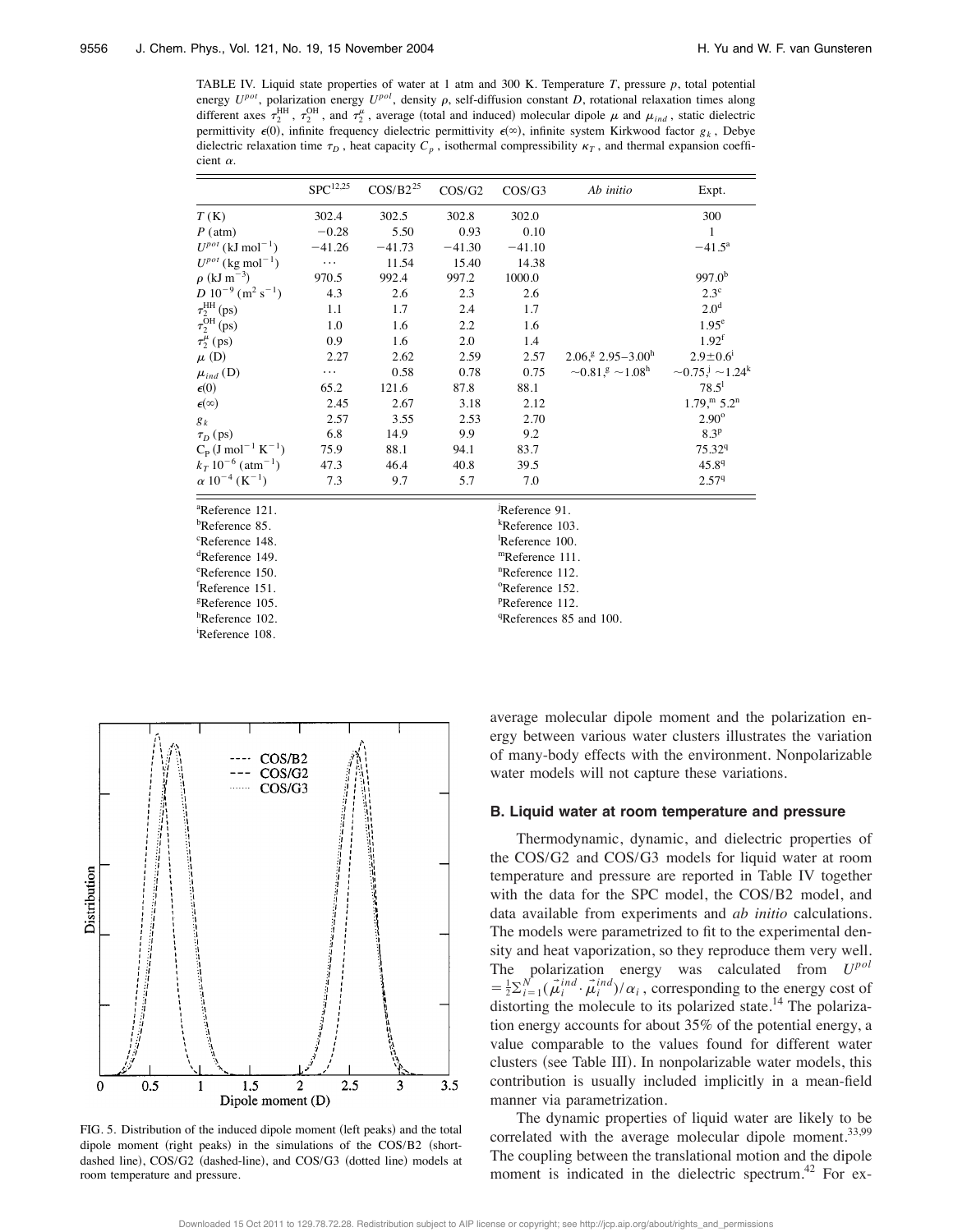

FIG. 6. The frequency dependence of the dielectric permittivity [real part  $\epsilon'(\omega)$  and negative imaginary part  $\epsilon''(\omega)$  at room temperature and pressure for the different water models. Experimental data (Ref. 112): thick line, SPC: solid line, COS/B2: short-dashed line, COS/G2: dashed line, and COS/G3: dotted line.

ample, the SPC model has a too high diffusion constant and a too fast orientational relaxation, $18,19$  which is due to the fact that the SPC model has a too small dipole moment in the liquid phase. In contrast, the self-diffusion constant and the rotational relaxation times along different axes are well reproduced by the COS/B2, COS/G2, and COS/G3 models (Table IV).

The static dielectric permittivities  $\epsilon(0)$  of liquid water at room temperature are about 88 (Table IV) for the COS/G2 and COS/G3 models, in satisfactory agreement with the experimental value of  $78.5^{100}$  By introducing an off-atom interaction site to better reproduce the quadrupole moments, the COS/G2 and COS/G3 models do improve the static dielectric permittivity, which is one of the main deficiencies of our previous model COS/B2.<sup>25</sup> The COS/G2 and COS/G3 models give average molecular dipole moments of 2.59 D and 2.57 D in the liquid, about 40% larger than in the gas phase. The larger value in the liquid is a direct effect of polarization. The distribution of the total molecular dipole moment is nearly Gaussian with a width at half-height of  $\approx 0.4$  D for both cases (shown in Fig. 5), which is much smaller than that of the AMOEBA model  $(0.8 \text{ D})$ .<sup>59</sup> The "correct'' value of the average molecular dipole moment of liquid water is still in debate. $\frac{53,54,101,102}{53}$  The dipole moment cannot be measured directly in experiments, nor can it be defined unambiguously, since the electron density is not zero be-

tween molecules. $103,104$  Calculation of the average molecular dipole moment from *ab initio* simulations of liquid water suffers from the ambiguity in partitioning the electron density.102,105,106 The average molecular dipole moments of reported polarizable water models vary between 2.3–3.1 D.4 A wide range of values was also reported in the literature for liquid water and ice either from experiments or *ab initio* calculations: 2.6 D for ice Ih experimentally by Coulson and Eisenberg,<sup>91</sup> 3.09 D for ice Ih experimentally by Batista *et al.*, <sup>103</sup> 2.3–3.1 D for ice Ih from *ab initio* calculations by Batista *et al.*, <sup>107</sup> 2.66 D for liquid water from *ab initio* calculations by Laasonen *et al.*, <sup>105</sup> 2.95–3.00 D for liquid water from *ab initio* calculations by Silvestrelli and Parrinello,<sup>102</sup> and  $2.9 \pm 0.6$  D for liquid water extracted from an x-ray structure by Badyal *et al*.<sup>108</sup> Sprik<sup>101</sup> suggested that a polarizable water model needs an average dipole moment of 2.6 D to reproduce the static dielectric permittivity using classical molecular dynamics simulations and this conjecture has been confirmed by Soetens *et al.*<sup>109</sup> through analysis of a series of polarizable water models. Chen *et al.*<sup>51</sup> inferred from their studies on polarizable water models that an average dipole moment of about 2.4 –2.5 D for a SPC-pol or TIP4P-pol model would yield a static dielectric permittivity around 80. On the other hand, polarizable models with dipole moments larger than 2.6 D and static dielectric permittivity around 80 have been reported.<sup>54,59</sup> Thus it is very risky to make any definitive conclusions on the relation between the molecular dipole moment and the static dielectric permittivity based on our results. The induced dipole moments of the COS/G2 and COS/G3 models are 0.78 and 0.75 D, which are larger than that of the COS/B2 model. They are closer to 0.75 D, the lower limit estimated from Coulson and Eisenberg's data,<sup>91</sup> than to 1.24 D from data of Batista *et al.*<sup>103</sup> A wide range of values for the induced dipole moment have been reported from *ab initio* or combined QM/MM calculations.<sup>102,105,110</sup> Compared to the COS/B2 model, the COS/G2 and COS/G3 models improve the infinite system Kirkwood factor  $g<sub>K</sub>$ . The Debye dielectric relaxation time  $\tau_D$  gives an estimate of the relaxation time of the hydrogen bond network and we expect that the COS/G2 and COS/G3 models mimic the hydrogen bond network more properly than the COS/B2 model. The frequency dependent dielectric permittivity [both the real part  $\epsilon'(\omega)$  and the negative imaginary part  $\epsilon''(\omega)$  is shown in Fig. 6. In the high-frequency range, the results are not reliable because of the sampling rate used in our simulations. The real part  $\epsilon'(\omega)$  is at low frequency mainly determined by the static dielectric permittivity  $\epsilon(0)$ , while in the intermediate frequency range, it is mainly determined by the Debye relaxation time  $\tau_D$ . The infinite frequency dielectric permittivity  $\epsilon(\infty)$  of the COS/G2 and COS/G3 models are 3.18 and 2.12, which are within the range of the experimental data.111,112 The COS/G2 and COS/G3 models improve the imaginary part  $\epsilon''(\omega)$  compared to the COS/B2 model.

The heat capacity  $C_p$ , thermal expansion coefficient  $\alpha$ , and isothermal compressibility  $\kappa_T$  at 1 atm and 298 K were evaluated using a finite difference expression as done in Ref. 25. The heat capacity  $C_p = (\partial U / \partial T)_p$  was calculated using a centered-difference approximation instead of using the fluctuation formula in order to get more reliable results.<sup>113</sup> Gen-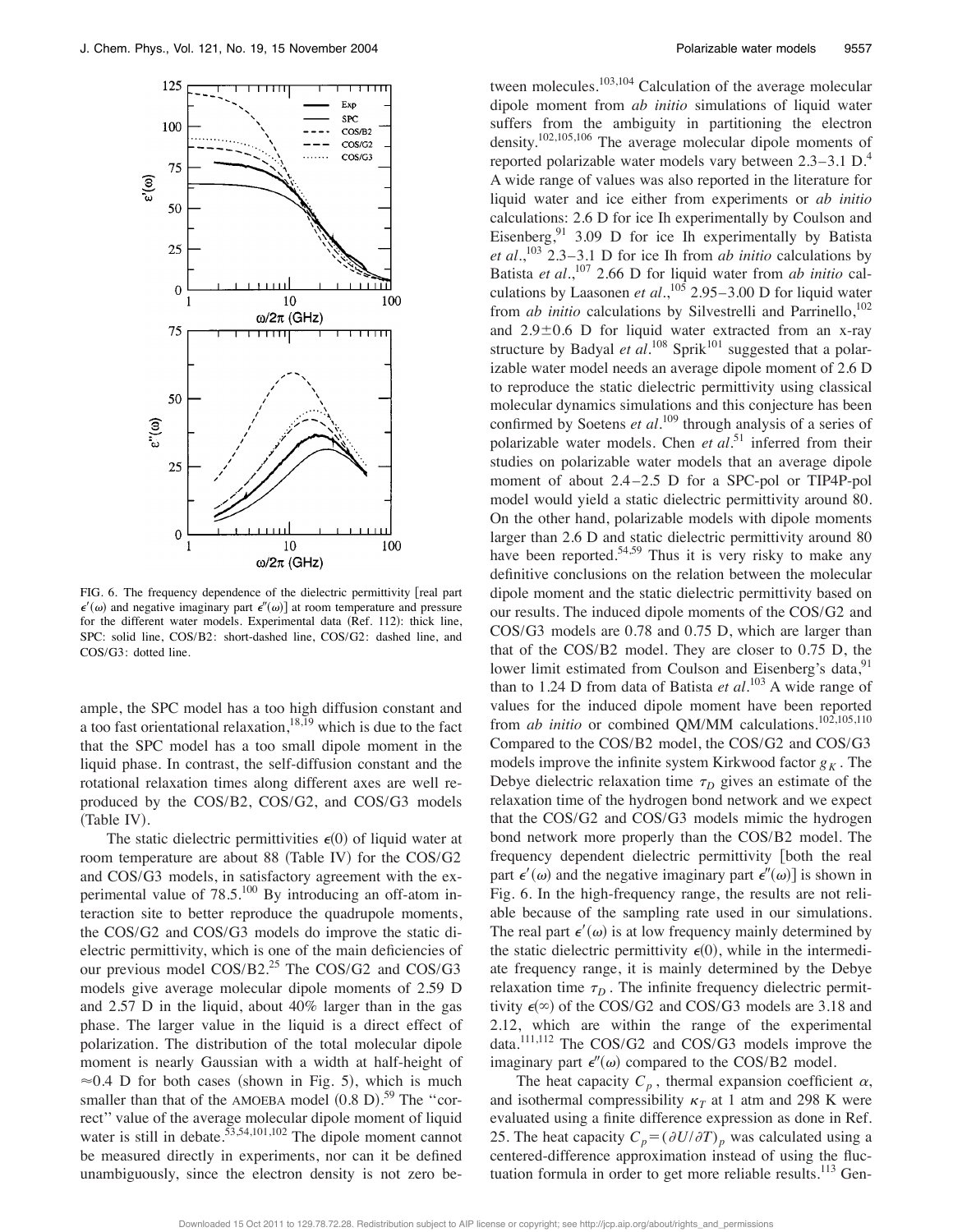

FIG. 7. Liquid phase atom-atom radial distribution function at room temperature and pressure for oxygen-oxygen (a), oxygen-hydrogen (b), and hydrogenhydrogen (c) pairs for the set of water models, COS/B2 (short-dashed line), COS/G2 (dashed line), and COS/G3 (dotted line), along with the curves derived from experimental data obtained in 1986 (Ref. 118) (Exp1986: dotted-dashed line) and 2000 (Ref. 116) (Exp2000: solid line).



FIG. 8. Water density  $\rho$  at 1 atm as a function of temperature for the different water models. Experimental data (Ref. 119): thick line, SPC: solid line, COS/B2: short-dashed line, COS/G2: dashed line, and COS/G3: dotted line.



FIG. 9. Potential energy *Upot* at 1 atm as a function of temperature for the different water models. Experimental data (Ref. 120): thick line, SPC: solid line, COS/B2: short-dashed line, COS/G2: dashed line, and COS/G3: dotted line.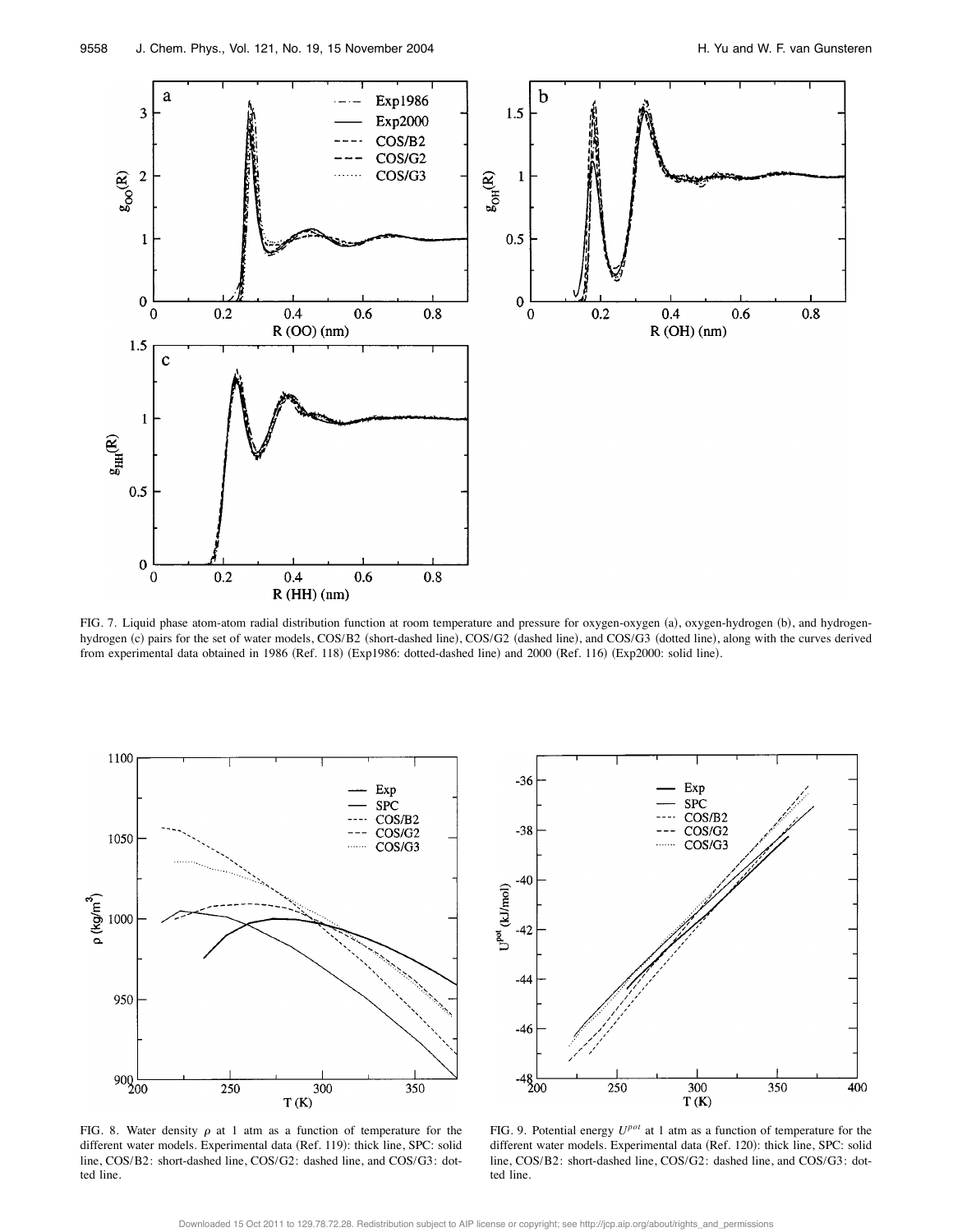

FIG. 10. Self-diffusion constant *D* at 1 atm as a function of temperature for the different water models. Experimental data (Refs. 122, 123): dots, SPC: squares, COS/B2: diamonds, and COS/G2: triangles.

erally, polarizable water models overestimate the heat capacity.<sup>114</sup> The isothermal compressibility  $\kappa_T$  is well reproduced while the thermal expansion coefficient  $\alpha$  is overestimated by our models.

Sorenson *et al.*<sup>115</sup> provide a summary of experimental and simulated atom-atom RDF results obtained over many years. Two groups have now reported almost identical RDF curves based on independent analysis of neutron scattering experiments<sup>116</sup> or x-ray scattering experiments,<sup>117</sup> which represent the best RDF estimates currently available. Soper reported in 2000 (Ref. 116) a revised analysis of the experimental data obtained in 1986 (Ref. 118) (referred to as Exp2000 and Exp1986, respectively). The O-O, O-H, and H-H RDF  $g(R)$  are shown in Fig. 7 for the COS/B2, COS/G2, COS/G3 models, and for the two experimental sets from Soper's group determined in 1986 (Ref. 118) and in 2000.116 The data by Hura *et al.*<sup>117</sup> obtained with x rays is not shown since it is nearly indistinguishable from the Exp2000 data by Soper.<sup>116</sup> The first peak in the  $g_{OO}(R)$  obtained from simulation is slightly overestimated compared to Exp2000, but comparable to Exp1986. The same is observed for the AMOEBA model.<sup>59</sup> The positions of the first peak for



FIG. 11. Liquid phase oxygen-oxygen radial distribution functions at various thermodynamic states for the water model COS/G2 (dashed line) along with the curves derived from experimental data obtained in 2000 (Ref. 116) (Exp2000: solid line). (a)  $T = 268$  K,  $P = 270$  atm; (b)  $T = 268$  K,  $P = 2100$  atm; (c)  $T$  $= 268 \text{ K}$ ,  $P = 4000 \text{ atm}$ , (d)  $T = 423 \text{ K}$ ,  $P = 100 \text{ atm}$ ; (e)  $T = 423 \text{ K}$ ,  $P = 1900 \text{ atm}$ ; (f)  $T = 673 \text{ K}$ ,  $P = 500 \text{ atm}$ ; (g)  $T = 673 \text{ K}$ ,  $P = 800 \text{ atm}$ ; (h)  $T = 673 \text{ K}$ ,  $P = 1300$  atm; (i)  $T = 673$  K,  $P = 3400$  atm.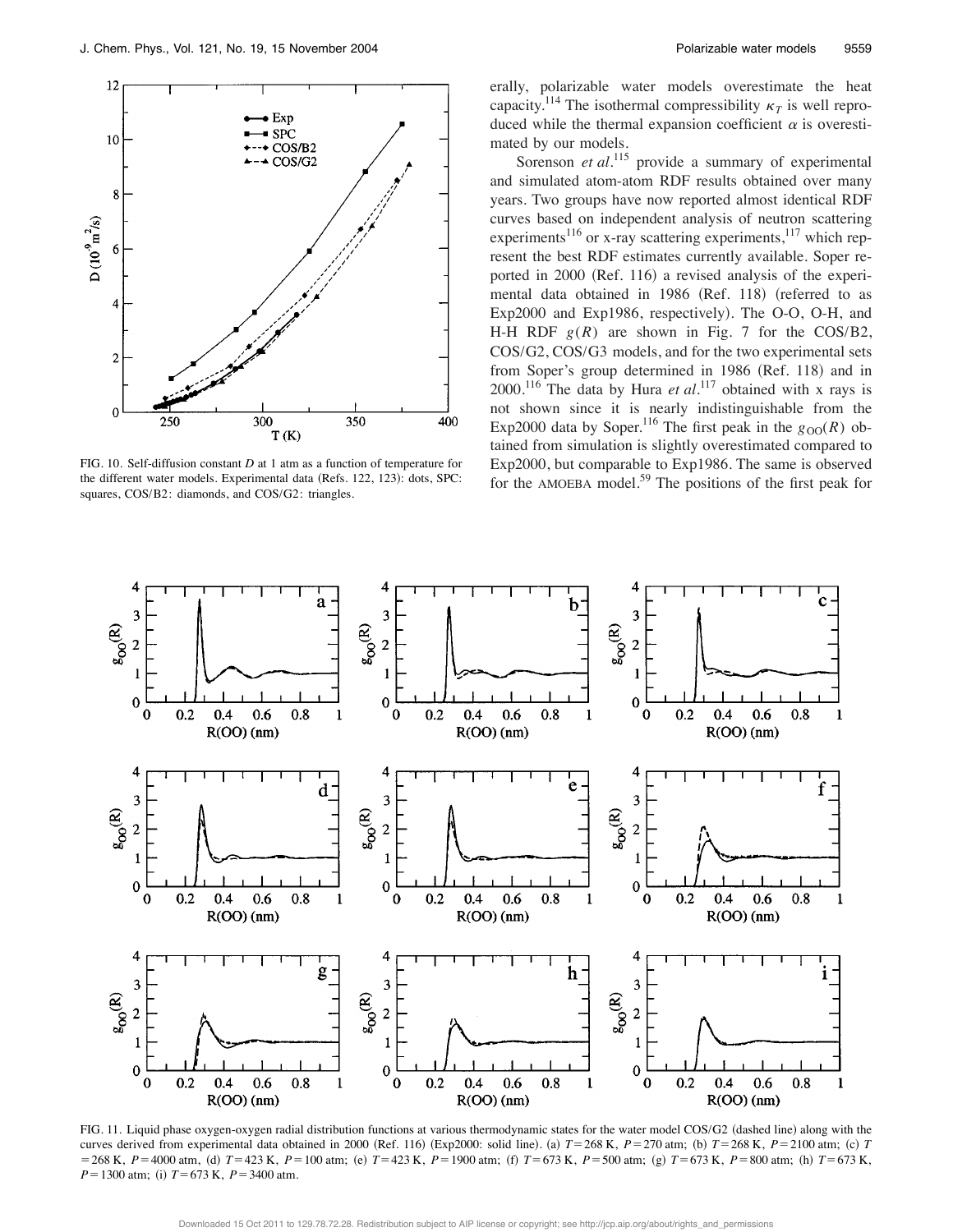

FIG. 12. Liquid phase oxygen-hydrogen radial distribution functions at various thermodynamic states for the water model COS/G2 (dashed line) along with the curves derived from experimental data obtained in 2000 (Ref. 116) (Exp2000: solid line). For further explanation see caption of Fig. 11.

the COS/G2 and COS/G3 models are 0.276 nm and 0.280 nm, lying between those of Exp1986 and Exp2000. The coordination number can be determined from the RDF by integrating  $g_{OO}(R)$  over the first peak. Using the location of the first minimum on the experimental curve  $(0.336 \text{ nm})^{116}$  as the upper limit of integration, we obtained a coordination number of 4.6, 4.6, 4.6, 4.5, and 4.5 for the COS/B2, COS/G2, COS/G3 models, Exp1986 and Exp2000, respectively. This shows that a water molecule is not strictly tetrahedrally coordinated. The COS/G2 model shows more structure in the second hydration shell than the COS/B2 model, while the COS/G3 model shows similar structure as the COS/B2 model. The first trough for the COS/G3 model is not deep enough and all the features are shifted out slightly too far. The simulated  $g_{OH}(R)$  and  $g_{HH}(R)$  agree with the experimental data.

#### **C. Liquid water at nonambient temperatures and pressures**

Densities as a function of temperature at 1 atm are compared with experimental data (taken from Ref. 119) in Fig. 8. As is well known, below a temperature of  $4^{\circ}C$ , the density of cold water changes with temperature in a manner opposite to that of almost all other substances: with increasing temperature the tetrahedral structure breaks down and the density increases, leading to a maximum at about 4 °C. In our previous study,<sup>25</sup> the COS/B2 model did not show a density maximum above 200 K. The COS/G3 model shows similar behavior, which may be related to the fact that the O-O RDF for this model does not show a pronounced second peak.<sup>16</sup> The COS/G2 model, however, has a maximal density around 260 K. Generally, the densities of the models decrease too fast with increasing temperature compared to the experimental curve, which is also observed for other polarizable water models.

The potential energy *Upot* as a function of temperature at 1 atm is shown in Fig. 9. Experimental data are derived from Ref. 120 with proper quantum corrections applied as done in Ref. 121. The computed potential energies vary linearly with temperature over a range of 150 K, which is consistent with the experimental data. For the polarizable models the potential energy increases too steeply with increasing temperature. This is reflected in the constant-pressure heat capacity  $C_p$ being too large.

We also calculated the self-diffusion constant as a function of temperature at  $1$  atm (Fig. 10). The two models (COS/G2 and COS/G3) show very similar curves and for clarity only that of the COS/G2 model is shown in Fig. 10. The polarizable water models reproduce better the experimental data.122,123 A fit of the model results was made using the analytical function  $D = D_0 T^{1/2} [(T/T_s) - 1]^{\gamma}$ , which has been empirically shown to reproduce the isobaric tempera-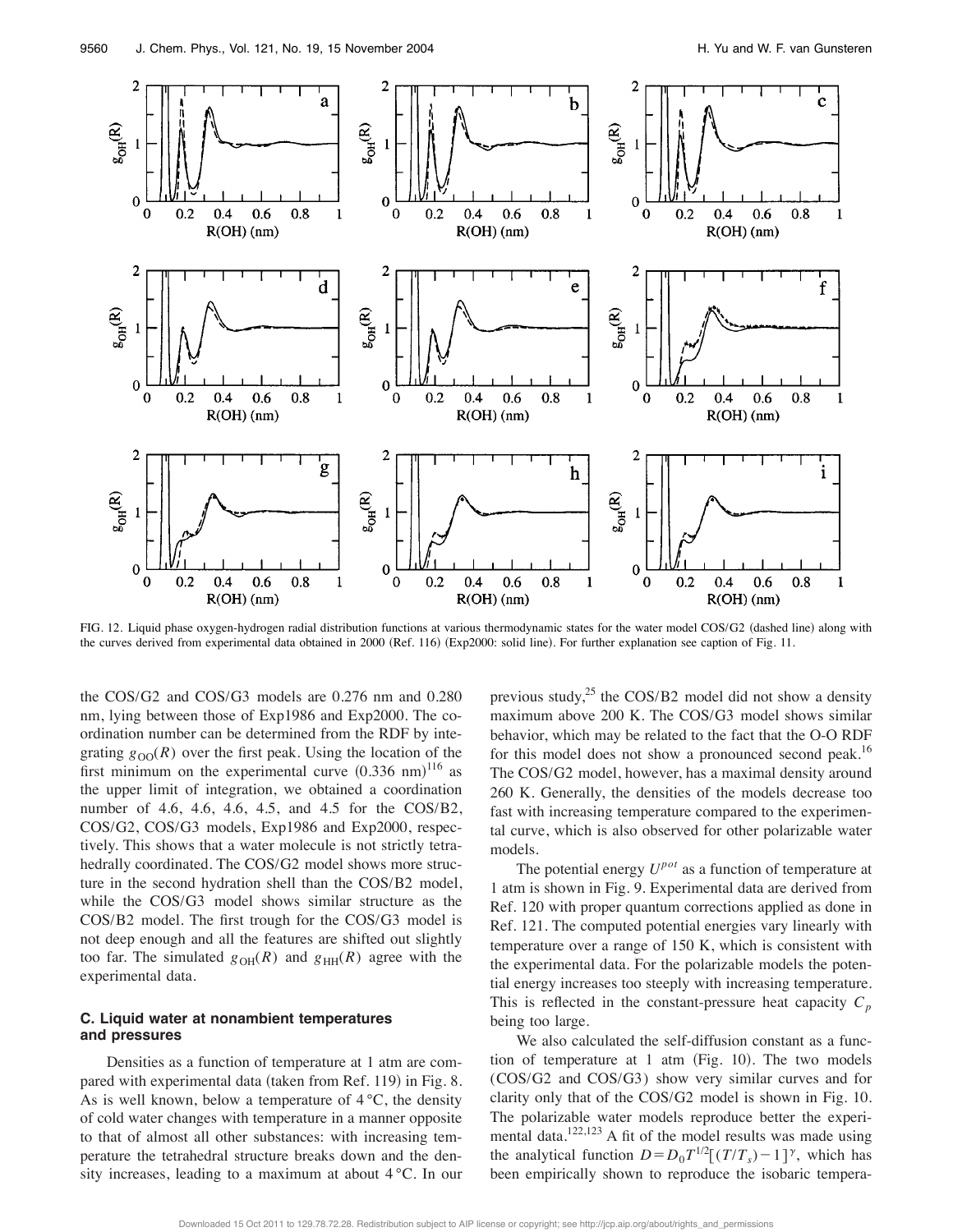

FIG. 13. Liquid phase hydrogen-hydrogen radial distribution functions at various thermodynamic states for the water model COS/G2 (dashed line) along with the curves derived from experimental data obtained in 2000 (Ref. 116) (Exp2000: solid line). For further explanation see caption of Fig. 11.

ture dependence of transport properties of liquid water.<sup>124,125</sup> The parameters from the fit for the COS/G2 model are  $D_0$  $= 0.78 \times 10^{-9} \text{ m}^2 \text{ s}^{-1} \text{ K}^{-1/2}, \quad T_s = 218.9 \text{ K}, \quad \text{and} \quad \gamma = 1.59,$ comparable to the experimental ones  $D_0 = 0.87$  $\times 10^{-9}$  m<sup>2</sup> s<sup>-1</sup> K<sup>-1/2</sup>,  $T_s$ =220 K, and  $\gamma$ =1.81.

Atom-atom RDFs at several other thermodynamic conditions were computed for the COS/G2 and COS/G3 models and compared with the experimental data determined in  $2000$ .<sup>116</sup> (For clarity, only those of the COS/G2 model are shown in Figs.  $11-13$ ). In general, the models agree well with experiment. Experimental evidence shows that the height of the first peak of  $g<sub>OH</sub>(R)$  decreases and its position shifts towards larger distances with increasing temperature and decreasing density.116,118 This indicates a decrease of the number of hydrogen bonds and the model correctly captures this feature.

#### **D. Ice**

Molecular dynamics simulations of ice Ih form, the most common phase of ice, were performed at 100 K and 1 atm. The results are listed in Table V. The densities for ice at 100 K are 958.0 and 950.0  $\text{kg m}^{-3}$ , slightly larger than the experimental density of ice Ih at 100 K.<sup>126</sup> The lattice energy of the ice Ih form is computed as the energy required to infinitely separate the water molecules from the minimized ice geometry and is compared to the experimental value of  $-47.34$  kJ mol<sup>-1</sup> at 0 K.<sup>127</sup> The oxygen-oxygen, oxygenhydrogen, and hydrogen-hydrogen RDFs calculated from the final 100 ps of simulation are shown in Fig. 14 together with curves derived from experiments by Soper at  $220 \text{ K}$ .<sup>116</sup> RDFs calculated over different simulation periods show little changes (data not shown), which indicates a stable ice structure. Not unexpectedly, the RDFs derived from experiments at 220 K show less structure than those calculated from simulations at 100 K. However, both curves show the same features.

TABLE V. Properties of the COS/G2 and COS/G3 models in the solid state (ice Ih): density  $\rho$ , lattice energy *U*, average molecular dipole moment  $\mu$ , and average induced dipole moment  $\mu_{ind}$ . The experimental density  $\rho$  was determined at a temperature of  $100 \text{ K}$  (Ref. 126) and the lattice energy of ice Ih was determined at  $0 K (Ref. 127)$ .

| Models                      | $(\text{kg m}^{-3})$ | μ<br>(D)                                   | $\mu_{ind}$<br>(D)          | $(kJ \text{ mol}^{-1})$ |  |  |
|-----------------------------|----------------------|--------------------------------------------|-----------------------------|-------------------------|--|--|
| $\cos/G2$                   | 958.0                | 2.81                                       | 0.97                        | $-49.05$                |  |  |
| $\cos$ /G3                  | 950.0                | 2.78                                       | 0.94                        | $-48.52$                |  |  |
| Expt.                       | 931.0 <sup>a</sup>   | $2.6^{b} 3.09^{c}$                         |                             | $-47.34$ <sup>d</sup>   |  |  |
| Ab initio                   |                      | $2.76$ <sup>e</sup> $2.3-3.1$ <sup>f</sup> |                             |                         |  |  |
| <sup>a</sup> Reference 126. |                      |                                            | <sup>d</sup> Reference 127. |                         |  |  |
| <sup>b</sup> Reference 91.  |                      |                                            | <sup>c</sup> Reference 137. |                         |  |  |
| <sup>c</sup> Reference 103. |                      |                                            | <sup>†</sup> Reference 107. |                         |  |  |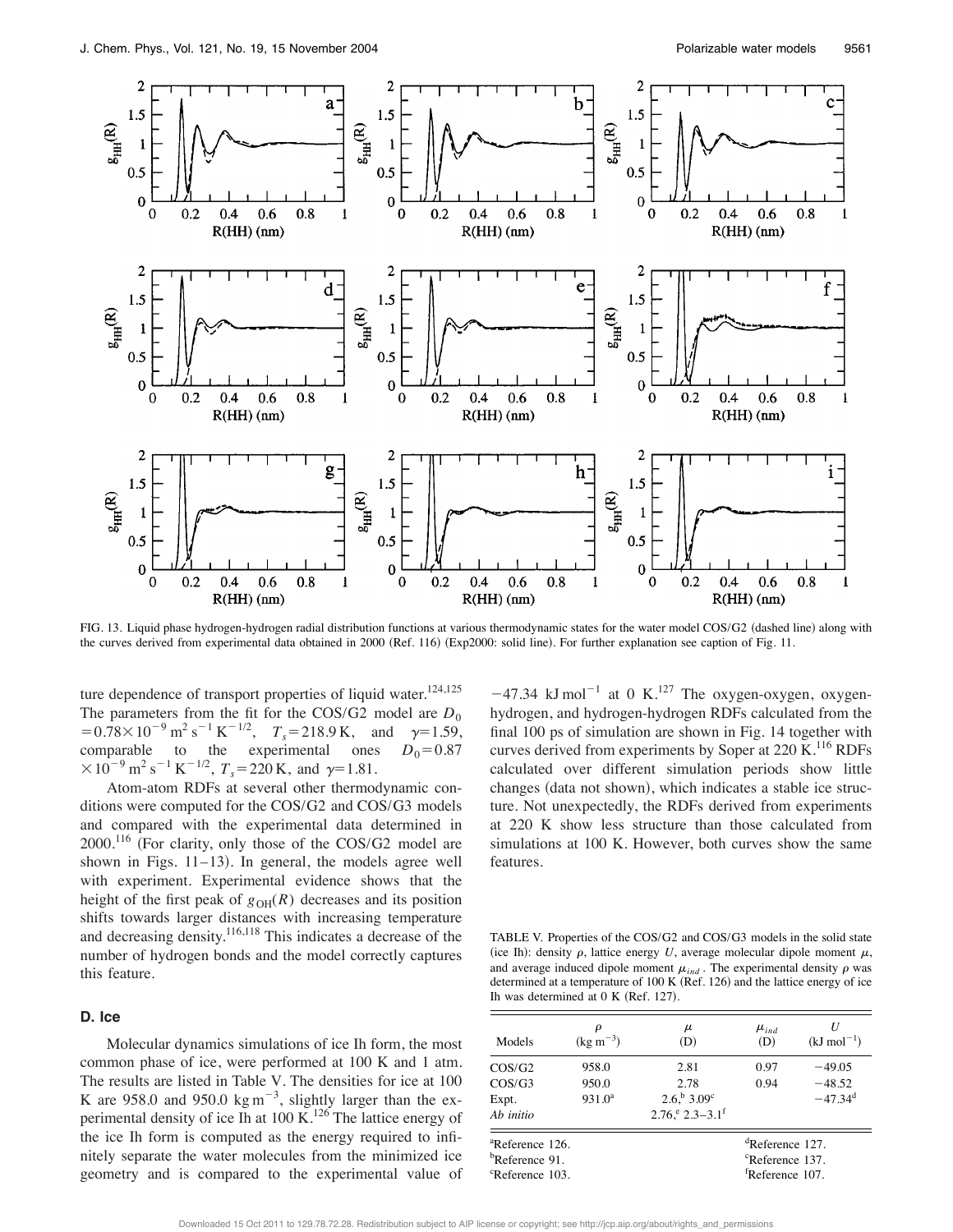

FIG. 14. Solid phase radial distribution functions for ice at 100 K for oxygen-oxygen (a), oxygen-hydrogen (b), hydrogen-hydrogen (c) atoms for the COS/G2 model calculated from the final 100 ps of simulation (dashed line) along with the curves derived from experimental data obtained at 220 K in 2000 (Ref. 116) (Exp2000: solid line).

#### **IV. CONCLUSION**

As pointed out before,<sup>25</sup> the COS type of model<sup>35</sup> circumvents the complex evaluation of dipole-dipole interactions and forces, and does not introduce any new type of interaction functions into the commonly used (bio)molecular force fields, since all the electrostatic interactions are point charge interactions. Thus a COS-type polarization model can very straightforwardly be combined with grid-based methods for evaluating the long-range electrostatic interactions and it is compatible with current biomolecular force fields.

 $R(HH)(nm)$ 

In this paper, based on our previous work, $2<sup>5</sup>$  two new polarizable water models with a geometry of the SPC or TIP models were developed and validated through a series of MD simulations of water clusters, liquid water, and ice under various thermodynamic conditions. The main features of these two models include  $(1)$  one additional virtual atom site that was added to reproduce not only the gas phase dipole but also approximately the quadrupole moments of a water molecule, (2) no special damping factor parameters are needed to avoid short range overpolarization, and (3) the parameters of the models were fitted to reproduce the properties of liquid water at ambient conditions. The majority of the many-body effects is adequately accounted for by classical polarization in the two models. Compared to the previous COS/B2 model, both the COS/G2 and COS/G3 models improved the optimal dimer structure. We found that both the quadrupole moment and the out-of-plane polarizability play a crucial role in reproducing the gas phase properties. In the liquid phase at room temperature and pressure, the COS/G2 and COS/G3 models have a static dielectric permittivity of about 88 with an average dipole of 2.59 D and 2.57 D, respectively, which is a sizable improvement over the COS/B2 model.<sup>25</sup>

It has been argued that the inclusion of polarizability (together with flexibility and quantum effects) does not lead to a better reproduction of the thermodynamic properties of liquid water at a wide range of the thermodynamic state points.75 However, many-body effects in water strongly depend on the molecular environment as shown in the calculations of water clusters (see Tables II and III). The polarization energy strongly varies with the cluster size. The average molecular dipole moment increases from the dimer to the large clusters, and the average molecular dipole moment of liquid water lies between those of various clusters. These features can only be captured by models that explicitly take into account polarization effects.

 $0.8$ 

In the present work, only the linear approximation of the true polarization response to the electric field has been included.<sup>24</sup> It has been shown that in water, nonlinear polarization effects begin to become significant at a field strength of 2–3 V/Å, $^{128-130}$  which is comparable to the mean field strength in an aqueous solution.<sup>45,108</sup> Preliminary results from introducing high-order polarization effects into the COS/B2 model show some improvement in the properties of the liquid water. $131$  On the other hand, introducing hyperpolarizability may complicate the model. Most water models have only a single repulsion-dispersion site (oxygen atom). Recent studies<sup>18,59</sup> show that the introduction of van der Waals interaction at the hydrogen atoms does improve the model properties. For simplicity, only one repulsiondispersion center was considered in the present work.

In conclusion, we believe that both models will serve as reliable, simple, classical, rigid, polarizable water models in studying organic and (bio)molecular systems. Future work will include extending the models to ions, organic molecules, and nonpolar solvents and the use of the polarizable models to study ionic solutions, nonpolar solutes in polar solvents, polar solutes in nonpolar but polarizable solvents, and hydrogen-bonded liquids.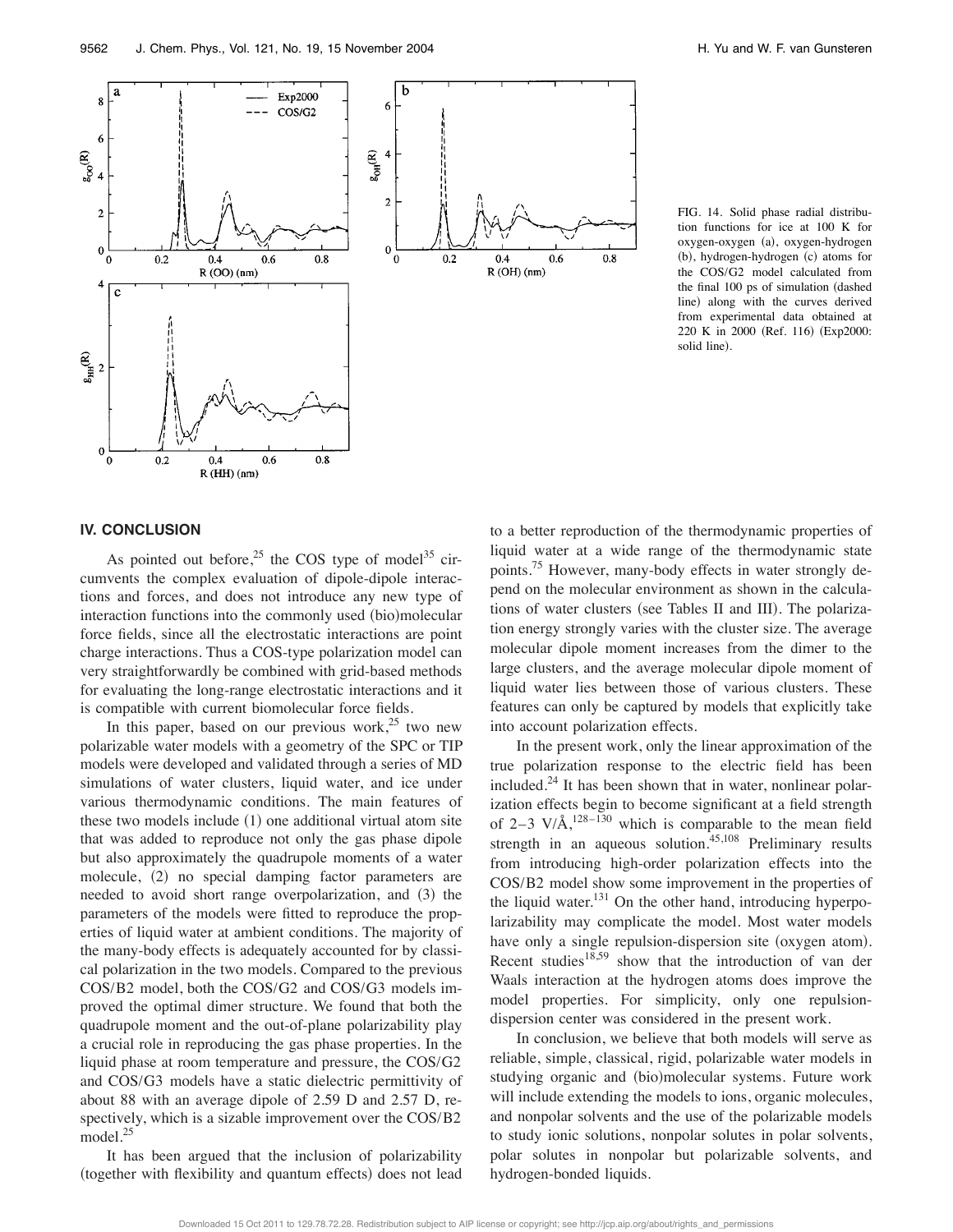#### **ACKNOWLEDGMENTS**

Financial support was obtained from the Schweizer Nationalfonds, Project Number 2000-063590, which is gratefully acknowledged. We thank Dr. Alan Soper (Rutherford Appleton Laboratory, UK) for providing neutron scattering data of water, Dr. J. R. Reimers (University of Sydney, Australia) for providing the coordinates of the ice Ih unit cell, Professor Herman J. C. Berendsen (University of Groningen), Dr. Humberto Saint-Martin (Universidad Nacional Autónoma de México, México), Esra Neufeld (ETH Zürich), and Dr. Tomas Hansson (Karo Bio, Sweden) for helpful discussions.

- 1D. Eisenberg and W. Kauzmann, *The Structure and Properties of Water* (Clarendon Press, Oxford, 1969).
- 2A. Wallqvist and R. D. Mountain, in *Reviews in Computational Chemis*try, edited by K. B. Lipkowitz and D. B. Boyd (Wiley-VCH, New York, 1999), pp. 183-247.
- <sup>3</sup> J. L. Finney, J. Mol. Liq. **90**, 303 (2001).
- <sup>4</sup>B. Guillot, J. Mol. Liq. **101**, 219 (2002).
- $5$  J. W. Ponder and D. A. Case, Adv. Protein Chem.  $66$ ,  $27$   $(2003)$ .
- 6W. D. Cornell, P. Cieplak, C. I. Bayly *et al.*, J. Am. Chem. Soc. **117**, 5179  $(1995)$ .
- 7A. D. MacKerell, D. Bashford, M. Bellott *et al.*, J. Phys. Chem. B **102**, 3586 (1998).
- <sup>8</sup>W. F. van Gunsteren, S. R. Billeter, A. A. Eising, P. H. Hünenberger, P. Krüger, A. E. Mark, W. R. P. Scott, and I. G. Tironi, Biomolecular Simulation: The GROMOS Manual and User Guide (vdf Hochschulverlag, ETH Zürich, Switzerland, 1996).
- 9L. D. Schuler, X. Daura, and W. F. van Gunsteren, J. Comput. Chem. **22**, 1205 (2001).
- 10W. L. Jorgensen, D. S. Maxwell, and J. Tirado-Rives, J. Am. Chem. Soc. 118, 11225 (1996).
- $11$  A. Rahman and F. H. Stillinger, J. Chem. Phys. **55**, 3336 (1971).
- 12H. J. C. Berendsen, J. P. M. Postma, W. F. van Gunsteren, and J. Hermans, in *Intermolecular forces*, edited by B. Pullman (Reidel, Dordrecht, 1981), pp. 331-342.
- <sup>13</sup> W. L. Jorgensen, J. Chandrasekhar, J. D. Madura, R. W. Impey, and M. L. Klein, J. Chem. Phys. **79**, 926 (1983).
- 14H. J. C. Berendsen, J. R. Grigera, and T. P. Straatsma, J. Phys. Chem. **91**, 6269 (1987).
- 15M. Levitt, M. Hirshberg, R. Sharon, K. E. Laidig, and V. Daggett, J. Phys. Chem. B 101, 5051 (1997).
- <sup>16</sup> M. W. Mahoney and W. L. Jorgensen, J. Chem. Phys. **112**, 8910 (2000).
- <sup>17</sup>M. W. Mahoney and W. L. Jorgensen, J. Chem. Phys. **114**, 363 (2001).
- <sup>18</sup> A. Glättli, X. Daura, and W. F. van Gunsteren, J. Chem. Phys. **116**, 9811  $(2002)$ .
- <sup>19</sup> A. Glattli, C. Oostenbrink, X. Daura, D. P. Geerke, H. B. Yu, and W. F. van Gunsteren, Braz. J. Phys. 34, 116 (2004).
- <sup>20</sup> A. Glättli, X. Daura, and W. F. van Gunsteren, J. Comput. Chem. **24**, 1087 (2003).
- 21S. A. Clough, Y. Beers, G. P. Klein, and L. S. Rothman, J. Chem. Phys. **59**, 2254 (1973).
- <sup>22</sup> F. H. Stillinger, Science **209**, 451 (1980).
- $23$  T. A. Halgren and W. Damm, Curr. Opin. Struct. Biol.  $11$ , 236 (2001).
- 24S. W. Rick and S. J. Stuart, in *Reviews in Computational Chemistry*, edited by K. B. Lipowitz and D. B. Boyd (Wiley-VCH, New York, 2002), pp. 89–154.
- 25H. B. Yu, T. Hansson, and W. F. van Gunsteren, J. Chem. Phys. **118**, 221  $(2003).$
- <sup>26</sup> F. J. Vesely, J. Comput. Phys. **24**, 361 (1977).
- <sup>27</sup> F. H. Stillinger and C. W. David, J. Chem. Phys. **69**, 1473 (1978). <sup>28</sup> P. Barnes, J. L. Finney, J. D. Nicholas, and J. E. Quinn, Nature (London)
- 282, 459 (1979).
- <sup>29</sup> A. Warshel, J. Phys. Chem. **83**, 1640 (1979).
- 30O. Matsuoka, E. Clementi, and M. Yoshimine, J. Chem. Phys. **64**, 1351  $(1976)$ .
- <sup>31</sup>M. Sprik and M. L. Klein, J. Chem. Phys. **89**, 7556 (1988).
- $32$  J. A. C. Rullmann and P. T. van Duijnen, Mol. Phys.  $63$ ,  $451$  (1988). <sup>33</sup>P. Ahlström, A. Wallqvist, S. Engström, and B. Jönsson, Mol. Phys. 68, 563 (1989).
- $34$  S. Kuwajima and A. Warshel, J. Phys. Chem. **94**, 460 (1990).
- $35$  T. P. Straatsma and J. A. McCammon, Mol. Simul. **5**, 181 (1990).
- <sup>36</sup> J. Caldwell, L. X. Dang, and P. A. Kollman, J. Am. Chem. Soc. **112**, 9144  $(1990).$
- 37U. Niesar, G. Corongiu, E. Clementi, G. R. Kneller, and D. K. Bhattacharya, J. Phys. Chem. 94, 7949 (1990).
- 38S. B. Zhu, S. Singh, and G. W. Robinson, J. Chem. Phys. **95**, 2791  $(1991).$
- <sup>39</sup>A. K. Rappé and W. A. Goddard, J. Phys. Chem. **95**, 3358 (1991).
- <sup>40</sup> L. X. Dang, J. Chem. Phys. **97**, 2659 (1992).
- 41D. N. Bernardo, Y. B. Ding, K. Kroghjespersen, and R. M. Levy, J. Phys. Chem. 98, 4180 (1994).
- 42S. W. Rick, S. J. Stuart, and B. J. Berne, J. Chem. Phys. **101**, 6141  $(1994).$
- $43$  J. Brodholt, M. Sampoli, and R. Vallauri, Mol. Phys. **86**, 149 (1995).
- <sup>44</sup> J. W. Caldwell and P. A. Kollman, J. Phys. Chem. 99, 6208 (1995).
- <sup>45</sup> I. M. Svishchev, P. G. Kusalik, J. Wang, and R. J. Boyd, J. Chem. Phys. **105**, 4742 (1996).
- <sup>46</sup> A. A. Chialvo and P. T. Cummings, J. Chem. Phys. **105**, 8274 (1996).
- <sup>47</sup>L. X. Dang and T. M. Chang, J. Chem. Phys. **106**, 8149 (1997).
- <sup>48</sup> S. Brdarski and G. Karlström, J. Phys. Chem. A 102, 8182 (1998).
- 49H. A. Stern, G. A. Kaminski, J. L. Banks, R. H. Zhou, B. J. Berne, and R. A. Friesner, J. Phys. Chem. B 103, 4730 (1999).
- 50C. J. Burnham, J. C. Li, S. S. Xantheas, and M. Leslie, J. Chem. Phys. **110**, 4566 (1999).
- 51B. Chen, J. H. Xing, and J. I. Siepmann, J. Phys. Chem. B **104**, 2391  $(2000).$
- <sup>52</sup> S. W. Rick, J. Chem. Phys. **114**, 2276 (2001).
- 53H. A. Stern, F. Rittner, B. J. Berne, and R. A. Friesner, J. Chem. Phys. **115**, 2237 (2001).
- <sup>54</sup> B. Guillot and Y. Guissani, J. Chem. Phys. **114**, 6720 (2001).
- 55P. J. van Maaren and D. van der Spoel, J. Phys. Chem. B **105**, 2618  $(2001).$
- <sup>56</sup>S. Iuchi, A. Morita, and S. Kato, J. Phys. Chem. B **106**, 3466 (2002).
- <sup>57</sup> C. J. Burnham and S. S. Xantheas, J. Chem. Phys. **116**, 1500 (2002).
- <sup>58</sup> C. J. Burnham and S. S. Xantheas, J. Chem. Phys. **116**, 5115 (2002).
- 59 P. Y. Ren and J. W. Ponder, J. Phys. Chem. B 107, 5933 (2003).
- 60G. Lamoureux, A. D. MacKerell, and B. Roux, J. Chem. Phys. **119**, 5185  $(2003).$
- <sup>61</sup>G. Lamoureux and B. Roux, J. Chem. Phys. **119**, 3025 (2003).
- 62E. Lussetti, G. Pastore, and E. Smargiassi, Chem. Phys. Lett. **381**, 287  $(2003).$
- <sup>63</sup> W. F. Murphy, J. Chem. Phys. **67**, 5877 (1977).
- <sup>64</sup>P. Drude, *The Theory of Optics* (Longmans, Green, New York, 1902).
- <sup>65</sup>M. Born and K. Huang, *Dynamic Theory of Crystal Lattices* (Oxford University Press, Oxford, UK, 1954).
- <sup>66</sup> M. Neumann, Mol. Phys. **50**, 841 (1983).
- 67R. W. Hockney and J. W. Eastwood, *Computer Simulation Using Particles*, 2nd ed. (Institute of Physics Publishing, Bristol, UK, 1988).
- <sup>68</sup> I. G. Tironi, R. Sperb, P. E. Smith, and W. F. van Gunsteren, J. Chem. Phys. 102, 5451 (1995).
- <sup>69</sup> B. A. Luty and W. F. van Gunsteren, J. Phys. Chem. **100**, 2581 (1996).
- <sup>70</sup> P. H. Hünenberger, in *Simulation and Theory of Electrostatic Interactions in Solution: Computational Chemistry, Biophysics, and Aqueous Solu*tions, edited by L. Pratt and G. Hummer (American Institute of Physics, New York, USA, 1999), pp. 17-83.
- <sup>71</sup> P. H. Hünenberger, J. Chem. Phys. **116**, 6880 (2002).
- <sup>72</sup> B. Oliva and P. H. Hunenberger, J. Chem. Phys. **116**, 6898 (2002).
- <sup>73</sup> I. G. Tironi, R. M. Brunne, and W. F. van Gunsteren, Chem. Phys. Lett. **250**, 19 (1996).
- <sup>74</sup> J. Zhou, S. Reich, and B. R. Brooks, J. Chem. Phys. **112**, 7919 (2000).
- <sup>75</sup> M. W. Mahoney and W. L. Jorgensen, J. Chem. Phys. **115**, 10758 (2001). 76B. Hess, H. Saint-Martin, and H. J. C. Berendsen, J. Chem. Phys. **116**, 9602 (2002).
- $77$ M. Christen and W. F. van Gunsteren, J. Chem. Phys. (to be published).
- 78S. Y. Liem, P. L. A. Popelier, and M. Leslie, Int. J. Quantum Chem. **99**,  $685(2004)$ .
- 79H. J. C. Berendsen and W. F. van Gunsteren, in *Molecular Liquids-Dynamics and Interactions*, edited by A. J. Barnes, W. J. Orville-Thomas, and J. Yarwood (Reidel, Dordrecht, 1984), pp. 475–500.
- 80G. A. Kaminski, H. A. Stern, B. J. Berne, and R. A. Friesner, J. Phys. Chem. A 108, 621 (2004).
- 81X. Daura, A. E. Mark, and W. F. van Gunsteren, J. Comput. Chem. **19**, 535 (1998).